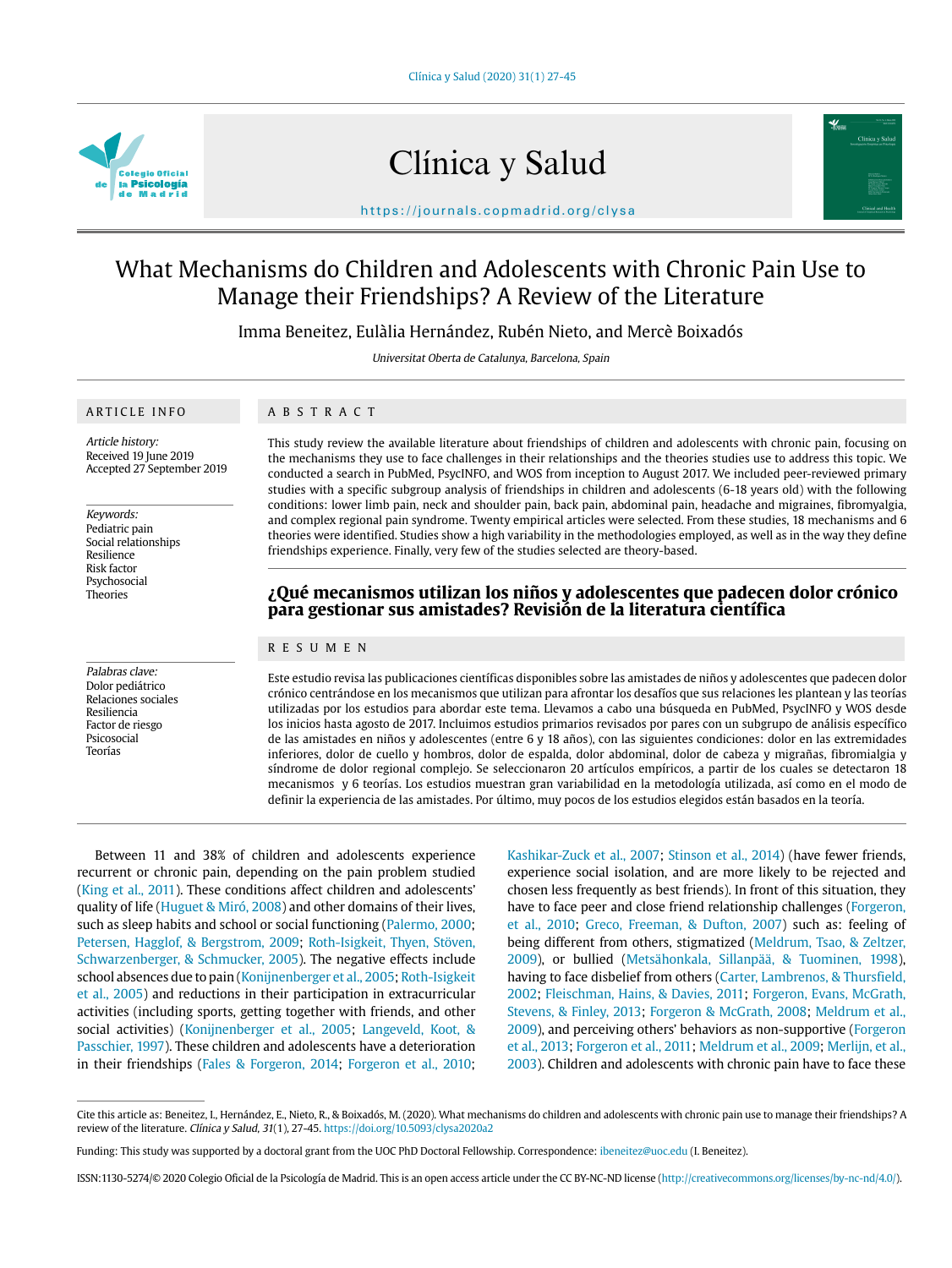friendships challenges through the use of different mechanisms. Following Cousins (Cousins, Kalapurakkel, Cohern, & Simmons, 2015), we use the term "mechanisms" to refer to the cognitions, affects, and behaviors displayed by children and adolescents in their friendships. Each mechanism can promote social isolation or involvement and might represent a risk or resilience factor, respectively, according to the resilience-risk model in pediatric pain proposed by the same author. Involvement in positive peer and friend relationships have been found to be associated with functional ability and might represent a resilience factor system to help them manage pain (Cousins et al, 2015; Fleischman et al., 2011; Sinclair, Meredith, Strong, & Feeney, 2016; Stinson et al., 2014). On the contrary, when adolescents are not involved socially, the lack of this support is a source of stress (Donovan, Mehringer, & Zeltzer, 2013; Fleischman et al., 2011; Kashikar-Zuck et al., 2007).

Social functioning has been identified as essential for health and quality of life (Hadjistavropoulos et al., 2011). In this vein, friendships are significant persons in adolescents' social networks and important sources of influence on health and wellbeing (La Greca, Bearman, & Moore, 2002). However, the available literature does not provide an identification and summary of the mechanisms that enhance and hinder peer and friend relationships in children and adolescents with chronic pain. Further investigation in the field of supportive friendships and the mechanisms involved to promote them will help to develop and test innovative approaches to chronic pain prevention and treatment (Fales & Forgeron, 2014; Yeung, Arewasikporn, & Zautra, 2012).

There are several theories that explain the nature of social relationships (including peer and friends) and how these occurs. The Social Learning theory (Bandura, 1977) and the Operant Learning theory (Skinner, 1953) explain reinforcement and modelling processes involved in social development. Two other theories that might also explain social behaviors and have been applied to the field of pain are Lazarus' theory (Lazarus, 1966), that explains how individuals cope to stressful situations, and the Fear-Avoidance Model (FAM) (Vlaeyen & Linton, 2000) that explains the avoidance behavior based on fear. Recently, the Social Communication Model of Pain (SCP) (Craig, 2009; Craig, 2015) has been applied to the pediatric chronic pain (Forgeron & King, 2013) arguing that the expression of pain by children and adolescents may affect the way others (peers and friends) interpret (decodee) and respond to their pain (act). At the same time, peers and friends' responses to children or adolescents' pain expression may positively or negatively affect their pain experience. In other words, as mentioned above, their relationships could be a source of support or stress, and the result of this cycle of interactions may influence social interactions of children and adolescents with chronic pain (interpersonal factors) and the pain intensity perceived (intrapersonal factors) (Forgeron & King, 2013).

Therefore, this article aims to: first, describe the study characteristics of the current evidence available in relation to peer and friend relationships in children and adolescents with chronic pain; second, identify (where possible) the mechanisms they use to manage these relationships and whether they tend to be related to involvement or isolation; and third, explore the psychological theories studies use to explain social behavior.

#### **Method**

## **Literature Search and Data Sources**

We conducted an electronic search in each of the following three databases: PsycINFO, PubMed, and Web of Science from their origins until 15 August 2017. PsycINFO and PubMed are two of the main databases used in the fields of Psychology and Medicine (Baker Pistrang, & Elliott, 2015). Additionally, we considered to conduct a search with the multidisciplinary academic database Web of Science, as friendships topic might be achieved by other disciplines.

We used the following combinations of terms: "pain" and "child\* / infant / adolescent\* / juvenile / teen\* / young\* / school age" and "peer\* / friend\* / interpersonal / social\*" in the title and/or abstract of the articles. Some of these terms have been previously used in searches from salient reviews in the field of pediatric chronic illnesses, including pain (Forgeron et al., 2010; Kohut, Stinson, Giosa, Luca, & van Wyk, 2014; Lewandoski, Palermo, Stinson, Handley, & Chambers, 2010; Tong, Jones, Craig, & Grewal, 2012). The full search strategy is described in detail in Table S1, S2 and S3.

## **Study Selection**

Two of the authors independently reviewed the titles and abstracts of all the citations. They were blind to authors and institutions, and all the articles that met the criteria were full-text reviewed. In addition, reviewers examined reference lists of all the articles included in order to identify any additional articles that might have been missed by the search strategy. Articles were selected using the following inclusion criteria:

(C1) Primary sources (e.g., not meta-analysis, reviews, letters, or commentaries)

(C2) Published in English or Spanish.

(C3) Targeted school-aged children (6-12 years old) and/or adolescents (13-18 years old).

(C4) Children or adolescents presenting one of the following chronic pain conditions: lower limb pain, neck and shoulder pain, back pain, abdominal pain, headache and migraines, fibromyalgia, and complex regional pain syndrome. Therefore, we did not include pain due to medical conditions, medical procedures, or disease.

(C5) Included a specific subgroup analysis or specific attention to peer and friend relationships.

Any disagreement was discussed until agreement was reached. Inter-rater agreement for full-text screening was 93% (Cohen, 1968).

#### **Quality Assessment**

The heterogeneity of study designs in the articles selected for the review (descriptive, case-control, and cohort) and the nature of studies (no intervention studies or randomized controlled trials were found) made it not possible to follow the Preferred Reporting Items for Systematic Reviews and Meta-analysis (PRISMA) guidelines (Moher, Liberati, Tetzlaff, Altman, & PRISMA Group, 2009) and assess the quality of the methodology with a unique structured quality scale. To overcome this problem and do a proper assessment according to the nature of studies, we followed the solution adopted by Jarde (Jarde, Losilla, & Vives, 2012) by using a different checklist for each study design. Therefore, the methodological quality of quantitative studies was reviewed using Downs and Black's (1998) checklist, and for qualitative studies, the Critical Appraisal Skills Programme (2013) was used. The quality appraisal for each study is described in Table S4 and S5. No study was rejected due to low methodological quality.

#### **Data Extraction**

Predefined data were extracted by one of the authors: authors and year of publication, participants and chronic pain condition, study design, primary focus of the study, and instruments and measures used to assess peer and friend relationship characteristics (Table 1). Detailed data about the mechanisms involved in peer and friend relationships were extracted (Table 2), as well as whether a theory was used to explain these relationships. A second reviewer checked the information selected through each process, and a consensus was reached if there were any discrepancies.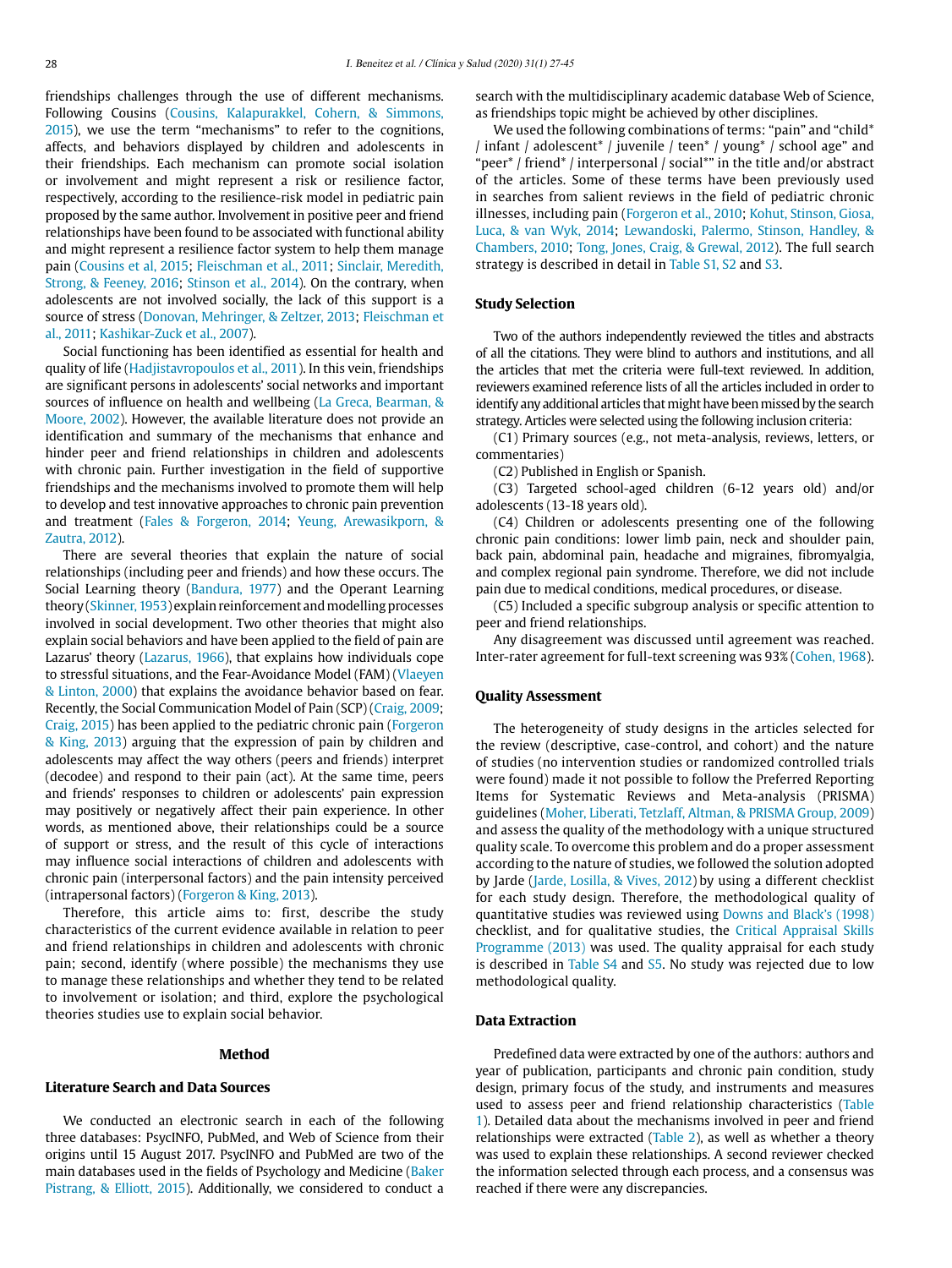During the data extraction process, we contacted one author in order to obtain the full-text version of one of the articles selected. However, when some data were missing (i.e., mean age or standard deviation, or specific items of questionnaires used), we did not attempt to contact authors for further information or search for extra data.

After reviewing the articles, and to fulfill the second objective involving the identification of mechanisms, we followed this fourstep process: first, to detect the behaviors, cognitions, affects, or even strategies that are cited or described in some way in the study; second, to check whether strategies were attributed to the child or adolescent in pain or to his peers and friends; third, to collect and organize data in different categories according to their similarity; and fourth and finally, to assign a label to each category in order to define and differentiate them as mechanisms.

#### **Results**

An electronic database search yielded 7,185 citations, and 18 additional studies were selected from the reference lists examined and hand searched. After accounting for duplicates, titles and abstracts of the 4,839 remaining articles were screened for relevance, and non-primary sources (C1) were excluded. Next, we applied the aforementioned criteria (C2-C5). Consequently, 20 studies (Bandell-Hoekstra et al., 2002; Caes, Fisher, Clinch, Tobias, & Eccleston, 2015; Carter et al., 2002; Castarlenas et al., 2015; Donovan et al., 2013; Eccleston, Wastell, Crombez, & Jordan, 2008; Forgeron et al., 2013; Forgeron et al., 2011; Forgeron & McGrath, 2008; Greco et al., 2007; Guite, Logan, Sherry, & Rose, 2007; Karwautz et al., 1999; Kashikar-Zuck et al, 2007; Konijnenberg et al., 2005; Langeveld et al., 1997; Larsson & Sund, 2007; Meldrum et al., 2009; Metsähonkala et al., 1998; Vannatta et al., 2008; van Tilburg et al., 2015) met inclusion criteria and were included in the review (Figure 1).



**Figure 1.** PRISMA [39] Flow Diagram.

The two articles excluded for not being primary sources (C1) were fully reviewed to scan their reference lists because one of them was an outstanding systematic review, and the other was a commentary related to the aims of our study. All the 8 studies

excluded by C3 have adult participants, and none was excluded for including children less than 6 years old. Those studies that did not specify the chronic pain condition and researched chronic pain in general (Fleischman et al., 2011; Forgeron, MacLaaren, Chorney, Carlson, Dick, & Plante, 2015; Merlijn et al., 2003) were excluded by C4. Using the same criteria, studies that clearly included pain due to disease or pain conditions not listed (such as the gynaecologic pain, that was mixed with other pain condition listed) were also excluded (Simons, Logan, Chastain, & Stein, 2010). Specific subgroup analysis or specific attention to peer and friend relationships (C5) was sometimes embedded into the broad term of social functioning, yet in studies selected we assured that friends and peers were cited and considered in some way.

According to objectives, results are presented in three sections: study characteristics, mechanisms, and psychological theories identified.

#### **Study Characteristics**

Table 1 describes and summarizes the characteristics of the studies reviewed.

a) Samples. Participants recruited were from 6 to 18 years old. Participants in 11 of the studies (Caes et al., 2005; Carter et al., 2002; Donovan et al., 2013; Forgeron et al., 2013; Forgeron et al., 2011; Greco et al., 2007; Kashikar-Zuck et al., 2007; Langeveld et al., 1997; Larsson & Sund, 2007) were between 12 and 18 years old. Six other studies included children under 10 years old. More specifically, one study (Metsähonkala et al., 1998) included children between 8 and 9 years old, another two studies included a separate description or analysis for two age ranges – elementary and middle school grades (Vannatta et al., 2008), and elementary and high school (Bandell-Hoekstra et al., 2002) –, and the other four studies (Castarlenas et al., 2015; Karwautz et al., 1999; Konijnenberg et al., 2005; van Tilburg et al., 2015) involved both children and adolescents, but without providing separate analyses for this broad age range. Regarding gender, most of the samples with chronic pain contained mainly females, except four of the studies (Castarlenas et al., 2015; Karwautz et al., 1999; Metsähonkala et al., 1998; Vannatta et al., 2008). One study (Carter et al., 2002) did not provide information about the gender conditions of their samples.

Chronic pain conditions addressed most in studies were: abdominal pain (Bandell-Hoekstra et al., 2002; Caes et al., 2015; Carter et al., 2002; Castarlenas et al., 2015; Eccleston et al., 2008; Forgeron et al., 2013; Forgeron et al., 2011; Greco et al., 2007; Larsson & Sund, 2007; Konijnenberg et al., 2005; van Tilburg et al., 2015), headache or migraines (Caes et al., 2015; Carter et al., 2002; Castarlenas et al., 2015; Donovan et al., 2013; Eccleston et al., 2008; Guite et al., 2007; Konijnenberg et al., 2005; Langeveld et al., 1997; Larsson & Sund, 2007; Meldrum et al., 2009; Metsähonkala et al., 1998; Vannatta et al., 2008), back pain (Caes et al., 2015; Carter et al., 2002; Eccleston et al., 2008; Forgeron et al., 2011; Forgeron & McGrath, 2008; Larsson & Sund, 2007), limb pain (Caes et al., 2015; Castarlenas et al., 2015; Forgeron & McGrath, 2008; Larsson & Sund, 2007), and musculoskeletal pain (Forgeron et al., 2013; Guite et al., 2007; Konijnenberg et al, 2005).

Samples sizes ranged from 5 to 2360. Some of the studies included additional sources of information besides children and adolescents, such as clinicians (Donovan et al., 2013), caregivers (Donovan et al., 2013; Guite et al., 2007), and teachers (Greco et al., 2007; Kashikar-Zuck et al., 2007; Vannatta et al., 2008). Nine of the 20 studies (Forgeron et el., 2013; Forgeron et al., 2011; Greco et al., 2007; Karwautz et al., 1999; Kashikar-Zuck et al., 2007; Konijnenberg et al., 2005; Metsähonkala et al., 1998; Vannatta et al., 2008) included a comparison group of children and/or adolescents without chronic pain.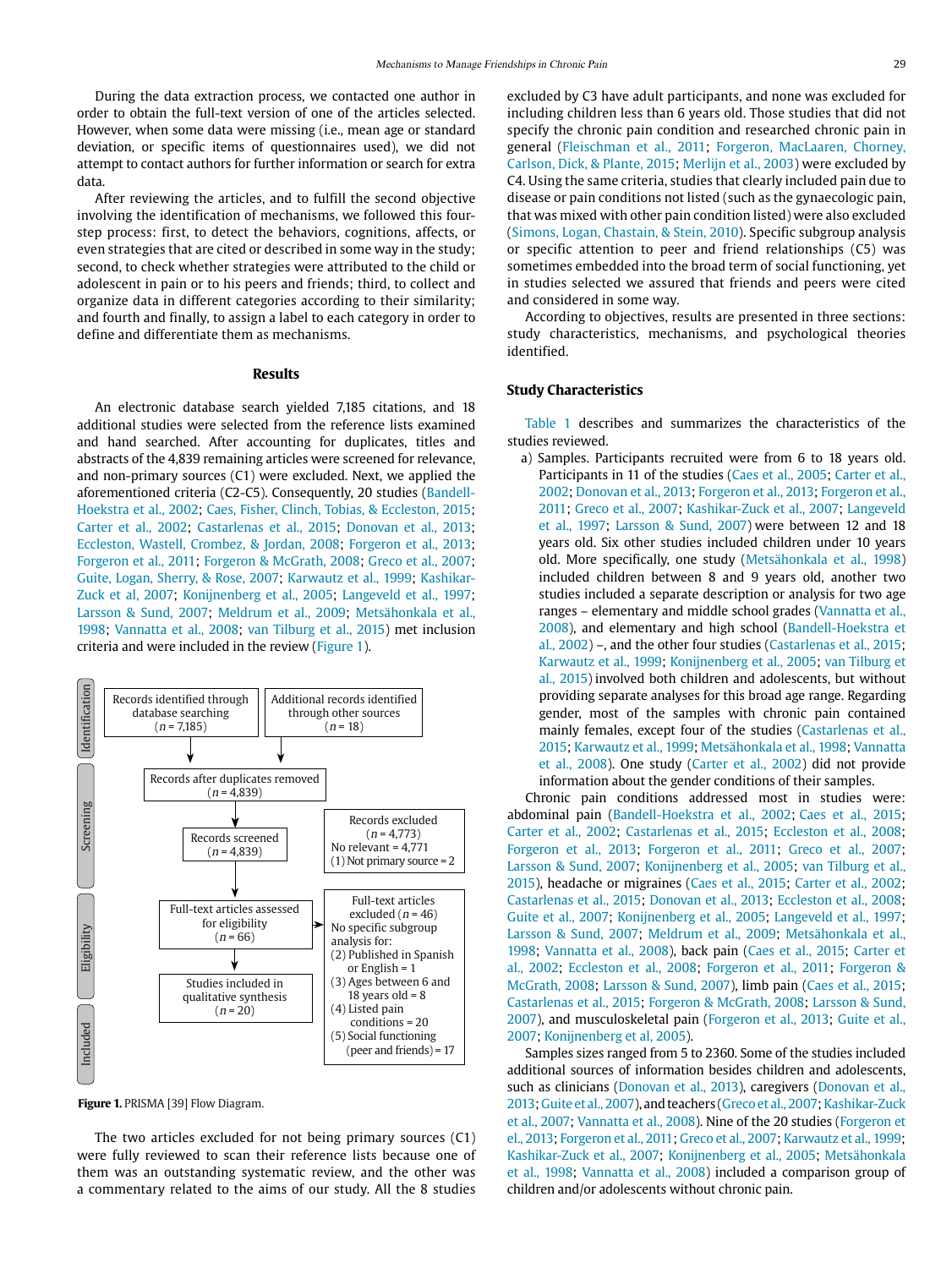|                                                       | Participants                                                            |                                                                                                                   | Study      |                                                                                                      | <b>Instruments and Measures</b>                                                                                                                                                                   |
|-------------------------------------------------------|-------------------------------------------------------------------------|-------------------------------------------------------------------------------------------------------------------|------------|------------------------------------------------------------------------------------------------------|---------------------------------------------------------------------------------------------------------------------------------------------------------------------------------------------------|
| Authors                                               | (number, sex, age group,<br>recruitment)                                | Pain Condition                                                                                                    | Design     | Primary Focus                                                                                        | (which provide peer and<br>friendships information) <sup>1</sup>                                                                                                                                  |
| 1. Bandell-Hoekstra et al.,<br>2002                   | 2815 children with CP                                                   | CP:                                                                                                               | CS         | Quality of life and pain<br>coping strategies in relation<br>to headache severity.                   | - Social interaction with<br>peers subscale of Quality<br>of Life Headache in Youth<br>questionnaire.                                                                                             |
|                                                       | $F = 1527$                                                              | Headache                                                                                                          | Q          |                                                                                                      | - Pain Coping Questionnaire<br>to assess pain coping (Reid,<br>Gilbert, & McGrath, 1998).                                                                                                         |
|                                                       | $M = 1288$<br>9-17 years<br>$(mean = 12.6, SD = 2)$<br>School           |                                                                                                                   |            |                                                                                                      |                                                                                                                                                                                                   |
| 2. Caes, Fisher, Clinch, Tobias,<br>& Eccleston, 2015 | 844 adolescents with RP                                                 | RP:                                                                                                               | CSC        | Associations between pain-<br>related anxiety, disability<br>and judgements of social<br>impairment. | - Self-Perception of<br>Development subscale of<br>the Bath Adolescent Pain<br>Questionnaire to assess social<br>impairment.                                                                      |
|                                                       | $F = 553$                                                               | Back/Spine, Calf/Ankle/Foot,<br>Knee, Shoulder, Abdomen,<br>Buttock, Hip, Arm/Hand,<br>Head, Neck, Torso/Sternum. | Q          |                                                                                                      |                                                                                                                                                                                                   |
|                                                       | $M = 291$<br>17 years<br>$(mean = 17.78,$<br>$SD = 0.42$ )<br>Community |                                                                                                                   |            |                                                                                                      |                                                                                                                                                                                                   |
| 3. Carter, Lambrenos, &<br>Thursfield, 2002           | 5 adolescents with CP                                                   | CP:                                                                                                               | <b>CSD</b> | Impact of CP on the young<br>people's life.                                                          | - Pain workshop (Participant<br>Inquiry Paradigm; Heron &<br>Reason, 1997).                                                                                                                       |
|                                                       | $F = -$                                                                 | Abdominal pain                                                                                                    | QL         |                                                                                                      | Themes: Exploration of the<br>effects that pain has on their<br>relationships with friends<br>share their thoughts and<br>dreams for the future.                                                  |
|                                                       | $M = -$                                                                 | Headaches<br>Bone pain                                                                                            |            |                                                                                                      |                                                                                                                                                                                                   |
|                                                       | $13-19$ years<br>Clinical                                               | Back pain                                                                                                         |            |                                                                                                      |                                                                                                                                                                                                   |
| 4. Castarlenas et al., 2015                           | 56 adolescents with CP                                                  | CP (Vignette)                                                                                                     | CSD        | Expectations about their<br>peers and teachers reactions<br>to classmates with CP.                   | - Inventory of Peer and<br>Teacher Responses to the<br>Classmate's Pain Experience.                                                                                                               |
|                                                       |                                                                         |                                                                                                                   | Q          |                                                                                                      | Vignettes: 4 different<br>characters: 1 boy with CP and<br>1 without, 1 girl with CP and<br>1 without).                                                                                           |
|                                                       | 155 adolescents without CP                                              |                                                                                                                   |            |                                                                                                      | Items: How they thought<br>their peers and teachers<br>would respond when the<br>child described in the<br>vignette was feeling pain or<br>occasionally pain (in the case<br>of non-CP vignette). |
|                                                       |                                                                         | Adolescents with CP<br>(informants):                                                                              |            |                                                                                                      |                                                                                                                                                                                                   |
|                                                       | $F = 45%$ de 211                                                        | Head, Face and Mouth;                                                                                             |            |                                                                                                      |                                                                                                                                                                                                   |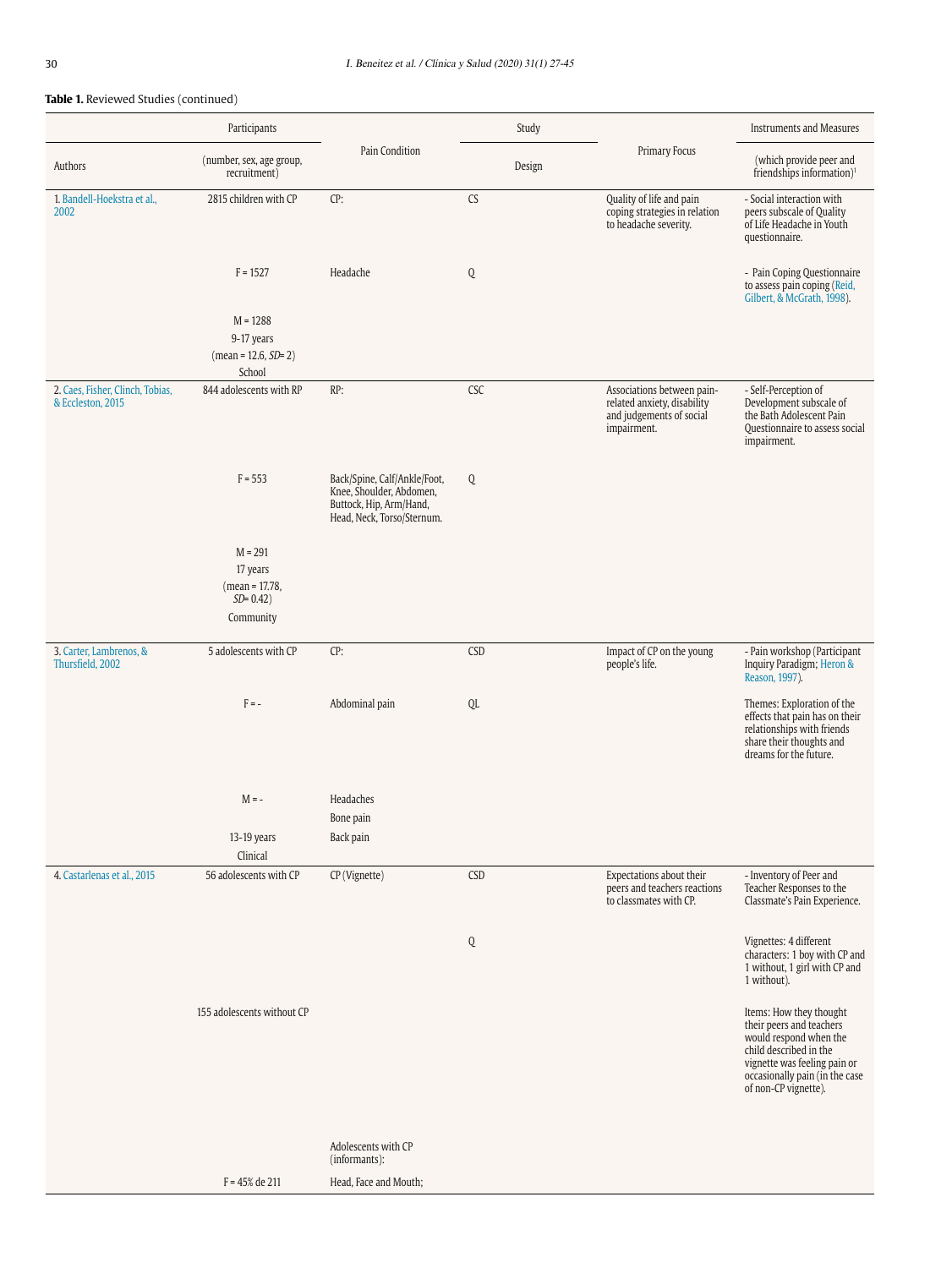|                                           | Participants                             |                                   | Study       |                                                 | <b>Instruments and Measures</b>                                                                                                                                                                                                                                                              |
|-------------------------------------------|------------------------------------------|-----------------------------------|-------------|-------------------------------------------------|----------------------------------------------------------------------------------------------------------------------------------------------------------------------------------------------------------------------------------------------------------------------------------------------|
| Authors                                   | (number, sex, age group,<br>recruitment) | Pain Condition                    | Design      | Primary Focus                                   | (which provide peer and<br>friendships information) <sup>1</sup>                                                                                                                                                                                                                             |
|                                           | M = 56% de 211                           | Abdominal region;<br>Lower Limbs. |             |                                                 |                                                                                                                                                                                                                                                                                              |
|                                           | 8-15 years                               |                                   |             |                                                 |                                                                                                                                                                                                                                                                                              |
|                                           | $(mean = 11.01,$                         |                                   |             |                                                 |                                                                                                                                                                                                                                                                                              |
|                                           | $SD = 1.77$                              |                                   |             |                                                 |                                                                                                                                                                                                                                                                                              |
|                                           | School                                   |                                   |             |                                                 |                                                                                                                                                                                                                                                                                              |
| 5. Donovan, Mehringer, &<br>Zeltzer, 2013 | 12 adolescents with CP                   | CP:                               | CSD QL      | Impact of migraines on social<br>functioning.   | - Semi-structured interviews<br>(Grounded Theory; Corbin &<br><b>Strauss</b> , 2008).                                                                                                                                                                                                        |
|                                           | $F = 8$                                  | Migraine                          |             |                                                 | Themes: Adolescents' need<br>to be alone.                                                                                                                                                                                                                                                    |
|                                           | $M = 4$                                  |                                   |             |                                                 | People do not understand                                                                                                                                                                                                                                                                     |
|                                           |                                          |                                   |             |                                                 |                                                                                                                                                                                                                                                                                              |
|                                           | 12-17 years<br>$(mean = 14)$             |                                   |             |                                                 |                                                                                                                                                                                                                                                                                              |
|                                           | Community                                |                                   |             |                                                 |                                                                                                                                                                                                                                                                                              |
|                                           |                                          |                                   |             |                                                 |                                                                                                                                                                                                                                                                                              |
|                                           | 12 caregivers<br>12 clinicians           |                                   |             |                                                 |                                                                                                                                                                                                                                                                                              |
| 6. Eccleston, Wastell,                    | 110 children and adolescents             | CP:                               | CSD         | Adolescents self-judgements                     | - Social functioning subscale                                                                                                                                                                                                                                                                |
| Crombez, & Jordan, 2008                   | with CP                                  |                                   |             | of their development vs their<br>peers.         | of the Bath Adolescent Pain<br>Questionnaire. Items: "I go<br>out and meet friends".                                                                                                                                                                                                         |
|                                           |                                          |                                   |             |                                                 |                                                                                                                                                                                                                                                                                              |
|                                           | $F = 80$                                 | <b>CRPS</b>                       | $\mathbf Q$ |                                                 |                                                                                                                                                                                                                                                                                              |
|                                           | $M = 30$                                 | <b>RAP</b>                        |             |                                                 | - Self-Perception of<br>Development subscale of<br>the Bath Adolescent Pain<br>Questionnaire.                                                                                                                                                                                                |
|                                           |                                          | Low Back Pain                     |             |                                                 | Items: "My ability to fit in<br>with friends, my ability to<br>go on dates with boyfriends/<br>girlfriends".                                                                                                                                                                                 |
|                                           |                                          | Headache                          |             |                                                 |                                                                                                                                                                                                                                                                                              |
|                                           | $11-18$ years                            | Multiple site idiopathic pain     |             |                                                 | - Peer Relationships subscale<br>of Child and Adolescent<br>Social and Adaptive<br>Functioning Scale.                                                                                                                                                                                        |
|                                           | $mean = 15.1, SD = 1.9$                  |                                   |             |                                                 | Items: "I go out to places<br>with my friends".                                                                                                                                                                                                                                              |
|                                           |                                          |                                   |             |                                                 |                                                                                                                                                                                                                                                                                              |
| 7. Forgeron & King, 2013                  | Clinical<br>8 adolescents with CP        | CP:                               | CSD         | Adolescents with CP                             | - Individual conversational                                                                                                                                                                                                                                                                  |
|                                           |                                          |                                   |             | challenges with regard to<br>their friendships. | interviews (Interpretative<br>Phenomenological; Smith<br>& Osborn, 2003). Themes:<br>Rethinking the self with<br>pain and their friendships.<br>Meaning of friendships,<br>information about their<br>friends, supportiveness, and<br>preferences about being<br>treatment or treat friends. |
|                                           |                                          |                                   |             |                                                 |                                                                                                                                                                                                                                                                                              |
|                                           | $F = 7$                                  | Widespread                        | QL          |                                                 |                                                                                                                                                                                                                                                                                              |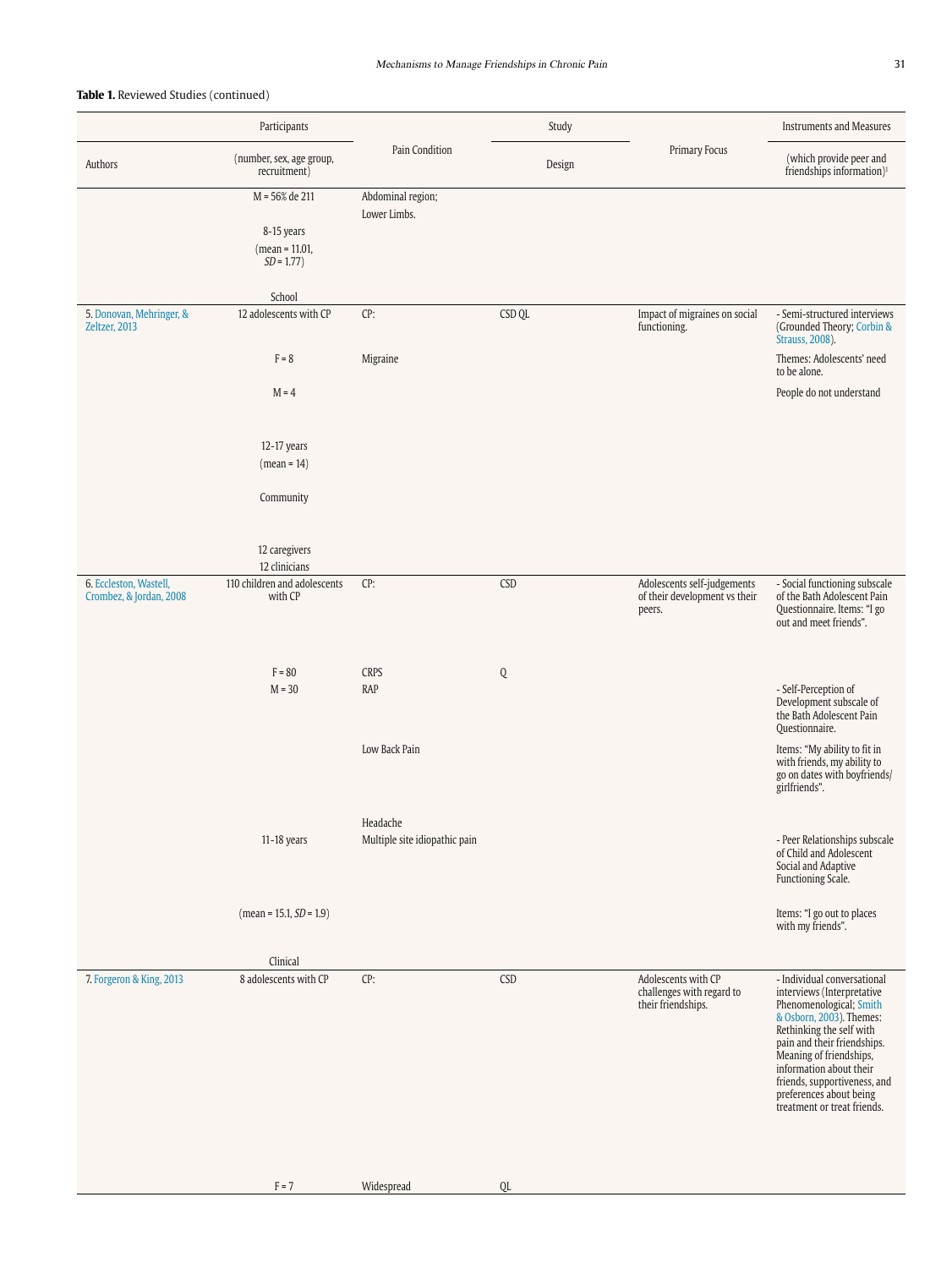|                          | Participants                                                            |                                   | Study         |                                                                                                                                     | <b>Instruments and Measures</b>                                                                                                                                                                                                                                                                                                                                                                                |
|--------------------------|-------------------------------------------------------------------------|-----------------------------------|---------------|-------------------------------------------------------------------------------------------------------------------------------------|----------------------------------------------------------------------------------------------------------------------------------------------------------------------------------------------------------------------------------------------------------------------------------------------------------------------------------------------------------------------------------------------------------------|
| Authors                  | (number, sex, age group,<br>recruitment)                                | Pain Condition                    | Design        | Primary Focus                                                                                                                       | (which provide peer and<br>friendships information) <sup>1</sup>                                                                                                                                                                                                                                                                                                                                               |
|                          | $\mathbf{M} = 1$<br>14-18 years<br>Clinical<br>8 adolescents without CP | Headaches<br>Musculoskeletal pain |               |                                                                                                                                     |                                                                                                                                                                                                                                                                                                                                                                                                                |
|                          | $F = 7$<br>$M = 1$<br>14-18 years<br>Community                          |                                   |               |                                                                                                                                     |                                                                                                                                                                                                                                                                                                                                                                                                                |
| 8. Forgeron et al., 2011 | 45 adolescents with CP                                                  | CP:                               | $\mathsf{CC}$ | Supportive and<br>nonsupportive behavior<br>interpretation of friendships<br>from adolescents with CP<br>compared to healthy peers. | - Narrative vignettes (Social<br>Information Processing).                                                                                                                                                                                                                                                                                                                                                      |
|                          | $F = 41$                                                                | Multiple pain sites               | Q             |                                                                                                                                     | Vignettes: Social situations<br>(1 adolescents with CP and<br>1 or more close friends),<br>3 supportive intention, 3<br>non-supportive intention, 6<br>ambiguous intention. Same<br>sex interactions for female<br>and male participants.                                                                                                                                                                      |
|                          | $M = 4$                                                                 | Headaches                         |               |                                                                                                                                     | Items: Rate supportive vs<br>nonsupportive behaviors<br>and provide the rationale<br>for the ratings. List one<br>alternative behavior the<br>healthy friend could have<br>displayed and the one if the<br>participant were the healthy<br>vignette character. Finally,<br>how distressed, angry or<br>upset they would be if they<br>were the character with CP<br>and if they were the healthy<br>character. |
|                          |                                                                         | Limb, Back or Torso pain          |               |                                                                                                                                     |                                                                                                                                                                                                                                                                                                                                                                                                                |
|                          | 13-18 years                                                             | Abdominal pain                    |               |                                                                                                                                     | -The Social Anxiety Scale<br>for Adolescents (La Greca &<br>López, 1998).                                                                                                                                                                                                                                                                                                                                      |
|                          | $mean = 15.4, SD = 1.8$                                                 |                                   |               |                                                                                                                                     | Domains: Fear of negative<br>evaluation by others, social<br>avoidance, social avoidance<br>and distress.                                                                                                                                                                                                                                                                                                      |
|                          | Clinical<br>62 adolescents without CP                                   |                                   |               |                                                                                                                                     |                                                                                                                                                                                                                                                                                                                                                                                                                |
|                          | $F = 44$<br>$M = 18$<br>13-18 years<br>$(mean = 14.96,$<br>$SD = 1.68$  |                                   |               |                                                                                                                                     |                                                                                                                                                                                                                                                                                                                                                                                                                |
|                          | Community                                                               |                                   |               |                                                                                                                                     |                                                                                                                                                                                                                                                                                                                                                                                                                |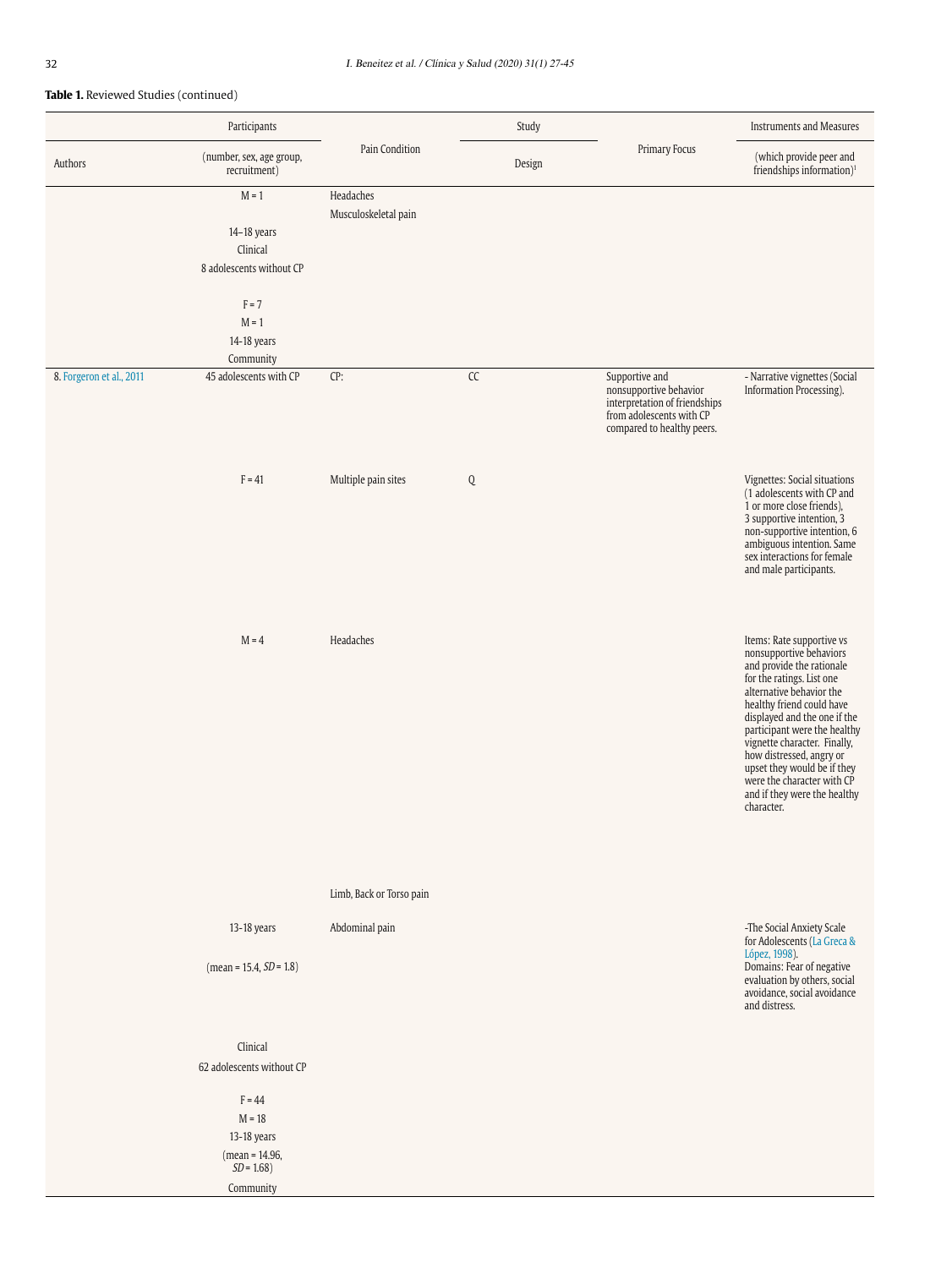|                                           | Participants                                                                               |                                                                    | Study       |                                                                                                                               | <b>Instruments and Measures</b>                                                                                                                                                                                                           |
|-------------------------------------------|--------------------------------------------------------------------------------------------|--------------------------------------------------------------------|-------------|-------------------------------------------------------------------------------------------------------------------------------|-------------------------------------------------------------------------------------------------------------------------------------------------------------------------------------------------------------------------------------------|
| Authors                                   | (number, sex, age group,<br>recruitment)                                                   | Pain Condition                                                     | Design      | Primary Focus                                                                                                                 | (which provide peer and<br>friendships information) <sup>1</sup>                                                                                                                                                                          |
| 9. Forgeron & McGrath, 2008               | 6 adolescents with CP                                                                      | CP:                                                                |             | To explore the self-identified<br>needs of adolescents living<br>with chronic pain.                                           | - Focus group interview<br>(Fundamental Qualitative<br>Approach; Sandelowski,<br>$2000$ ).                                                                                                                                                |
|                                           | $F = 5$                                                                                    | Pelvic area, Neck, Back,<br>Hands. Feet, Left Knee and<br>Stomach. |             |                                                                                                                               | Themes: Struggling to be<br>normal. Relating to peers<br>and society interferes with<br>being normal. Management<br>strategies. Relating to friends.                                                                                      |
|                                           | $M = 1$<br>12 - 18 years<br>Clinical                                                       |                                                                    | CSD QL      |                                                                                                                               |                                                                                                                                                                                                                                           |
| 10. Greco, Freeman, & Dufton,<br>2007     | 60 adolescents with CP                                                                     | <b>RAP</b>                                                         | ${\sf CC}$  | Frequency of the experience<br>of overt and/or relational<br>victimization of children with<br>frequent abdominal pain.       | - Children's Social<br>Experiences Questionnaire.                                                                                                                                                                                         |
|                                           | $F = 41$                                                                                   |                                                                    | $\mathsf Q$ |                                                                                                                               | - Peer Report. Items: To<br>identify classmates who<br>are the targets of overt<br>victimization "Gets beat up,<br>is picked on by bullies" and<br>relational victimization "Is<br>left out, has lies and rumours<br>told about him/her". |
|                                           | $M = 19$                                                                                   |                                                                    |             |                                                                                                                               | - Social Skills Ratting Scale.                                                                                                                                                                                                            |
|                                           | 10-16 years                                                                                |                                                                    |             |                                                                                                                               | - Teachers Report. Items<br>on the Social Skills Scale<br>measure cooperation,<br>assertion, and self-control in<br>peer and classroom settings<br>(no examples provided).                                                                |
|                                           | $(mean = 12.22,$<br>$SD = 1.19$<br>School<br>60 adolescents without CP                     |                                                                    |             |                                                                                                                               |                                                                                                                                                                                                                                           |
|                                           | $F = 41$<br>$M = 19$<br>$10 - 16$ years<br>$(mean= 12.3, SD = 1.35)$<br>School<br>Teachers |                                                                    |             |                                                                                                                               |                                                                                                                                                                                                                                           |
| 11. Guite, Logan, Sherry, &<br>Rose, 2007 | 115 adolescents with CP                                                                    | CP:                                                                |             | Self-perception competence<br>in adolescents with<br>musculoskeletal pain<br>syndromes focus on their<br>academic competence. | - Social acceptance and<br>Close friendship subscales<br>of Self-Perception Profile for<br>Adolescents.                                                                                                                                   |
|                                           | $F = 96$                                                                                   | Chronic musculoskeletal pain                                       |             |                                                                                                                               | Items: "Some teenagers find<br>it hard to make friends, but<br>for other teenagers it's pretty<br>easy".                                                                                                                                  |
|                                           | $M = 19$                                                                                   |                                                                    | CSD         |                                                                                                                               |                                                                                                                                                                                                                                           |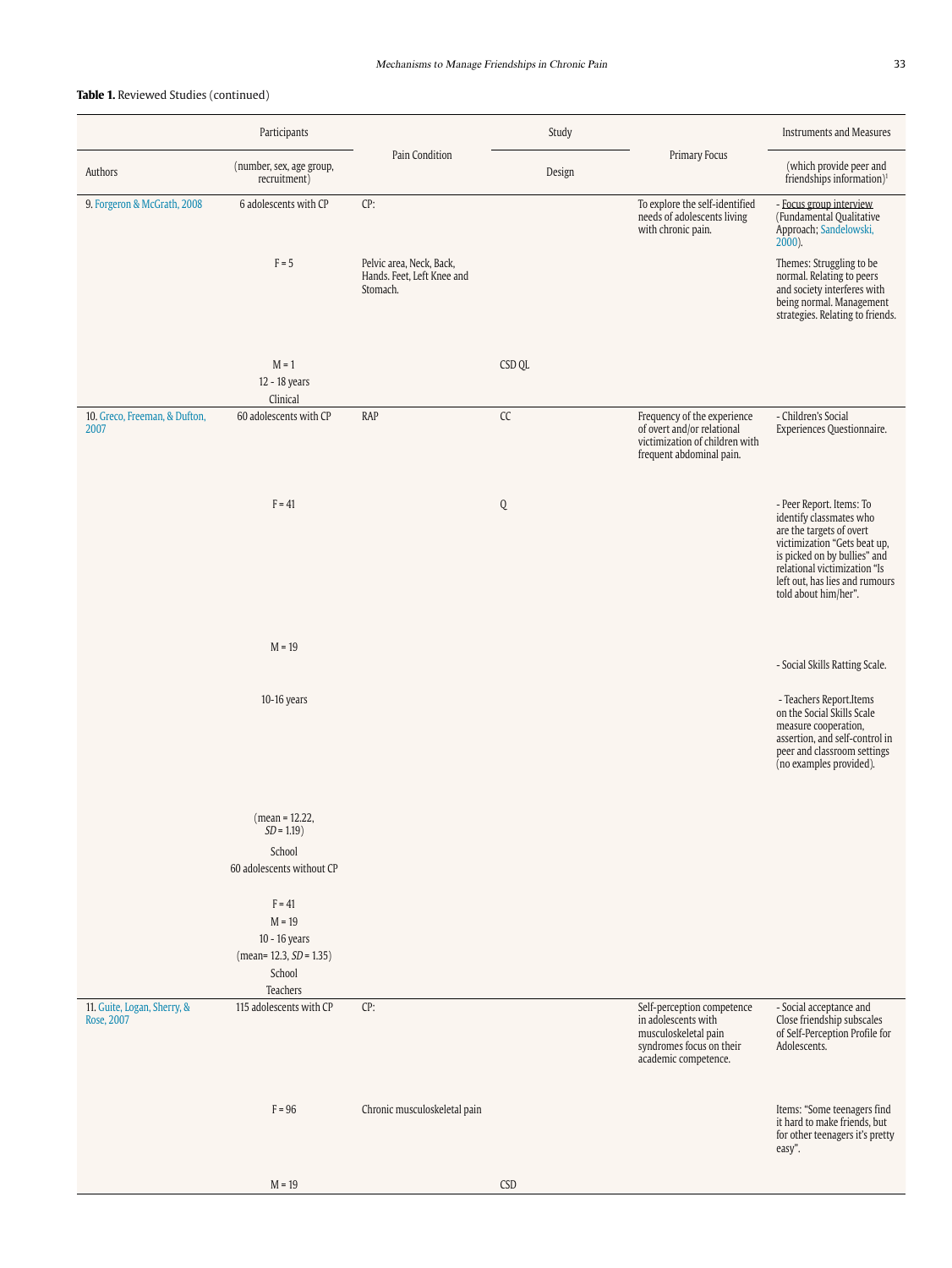|                               | Participants                                                                     |                         |            | Study  |                                                                    | <b>Instruments and Measures</b>                                                                                                                                                                                                                        |
|-------------------------------|----------------------------------------------------------------------------------|-------------------------|------------|--------|--------------------------------------------------------------------|--------------------------------------------------------------------------------------------------------------------------------------------------------------------------------------------------------------------------------------------------------|
| Authors                       | (number, sex, age group,<br>recruitment)                                         | Pain Condition          |            | Design | Primary Focus                                                      | (which provide peer and<br>friendships information) <sup>1</sup>                                                                                                                                                                                       |
|                               | 13-8 years<br>$(mean = 15.6 SD = 1.4)$<br>Clinical<br>Parents                    |                         | Q          |        |                                                                    |                                                                                                                                                                                                                                                        |
| 12. Karwautz et al., 1999     | 245 children and adolescents<br>with CP                                          | CP:                     | ${\sf CC}$ |        | Relevance of psychosocial<br>factors in idiopathic<br>headache.    | - Study-specific questionnaire<br>- Mothers Report.                                                                                                                                                                                                    |
|                               | $F = 121$                                                                        | Migraine                | Q          |        |                                                                    | Items: "Does your child have<br>one (or two) best friend(s)?<br>Does your child have any<br>other friend(s)? (If yes, how<br>many (number)".                                                                                                           |
|                               | $M = 124$                                                                        | Tensional-type Headache |            |        |                                                                    |                                                                                                                                                                                                                                                        |
|                               | 4-19 years<br>Migraine:<br>$(mean = 10.7, SD = 3.2)$<br>Tensional-type Headache: |                         |            |        |                                                                    |                                                                                                                                                                                                                                                        |
|                               | $mean = 11.55, SD = 3.2)$<br>Clinical                                            |                         |            |        |                                                                    |                                                                                                                                                                                                                                                        |
|                               | 96 children and adolescents<br>without CP<br>$F = 45$                            |                         |            |        |                                                                    |                                                                                                                                                                                                                                                        |
|                               | $M = 51$<br>4-19 years<br>$mean = 10.4, SD = 4.7)$<br>Clinical                   |                         |            |        |                                                                    |                                                                                                                                                                                                                                                        |
| 13. Kshikar-Zuck et al., 2007 | 55 adolescents with CP                                                           | CP:                     | ${\sf CC}$ |        | Assessment of the peer<br>relationships of adolescents<br>with CP. | - Revised Class Play-<br>Teachers, peers and<br>adolescents Reports.                                                                                                                                                                                   |
|                               | $F = 52$                                                                         | JPFS                    | Q          |        |                                                                    | Dimensions of Social<br>Reputation: Popularity/<br>leadership "Someone who<br>everybody likes", Prosocial<br>"Someone who is polite",<br>aggressive/disruptive<br>"Someone who is too bossy",<br>and sensitive/isolated<br>"Someone who is often sad". |
|                               | $M = 3$                                                                          |                         |            |        |                                                                    | - Three Best Friends - Peers<br>and adolescents Reports.                                                                                                                                                                                               |
|                               | 12-18 years                                                                      |                         |            |        |                                                                    | <b>Indicator of Social Acceptance</b><br>and Mutual Friendships.                                                                                                                                                                                       |
|                               | $(mean = 15.04)$                                                                 |                         |            |        |                                                                    | Items: Choose the 3 peers<br>in their class whom they<br>thought of as a best friends.                                                                                                                                                                 |
|                               | Clinical                                                                         |                         |            |        |                                                                    | - Like Rating Scale - Peers<br>and adolescents Reports.<br>Indicator of Popularity.                                                                                                                                                                    |
|                               | 55 adolescents without CP                                                        |                         |            |        |                                                                    |                                                                                                                                                                                                                                                        |
|                               | $F = 52$<br>$M = 3$                                                              |                         |            |        |                                                                    |                                                                                                                                                                                                                                                        |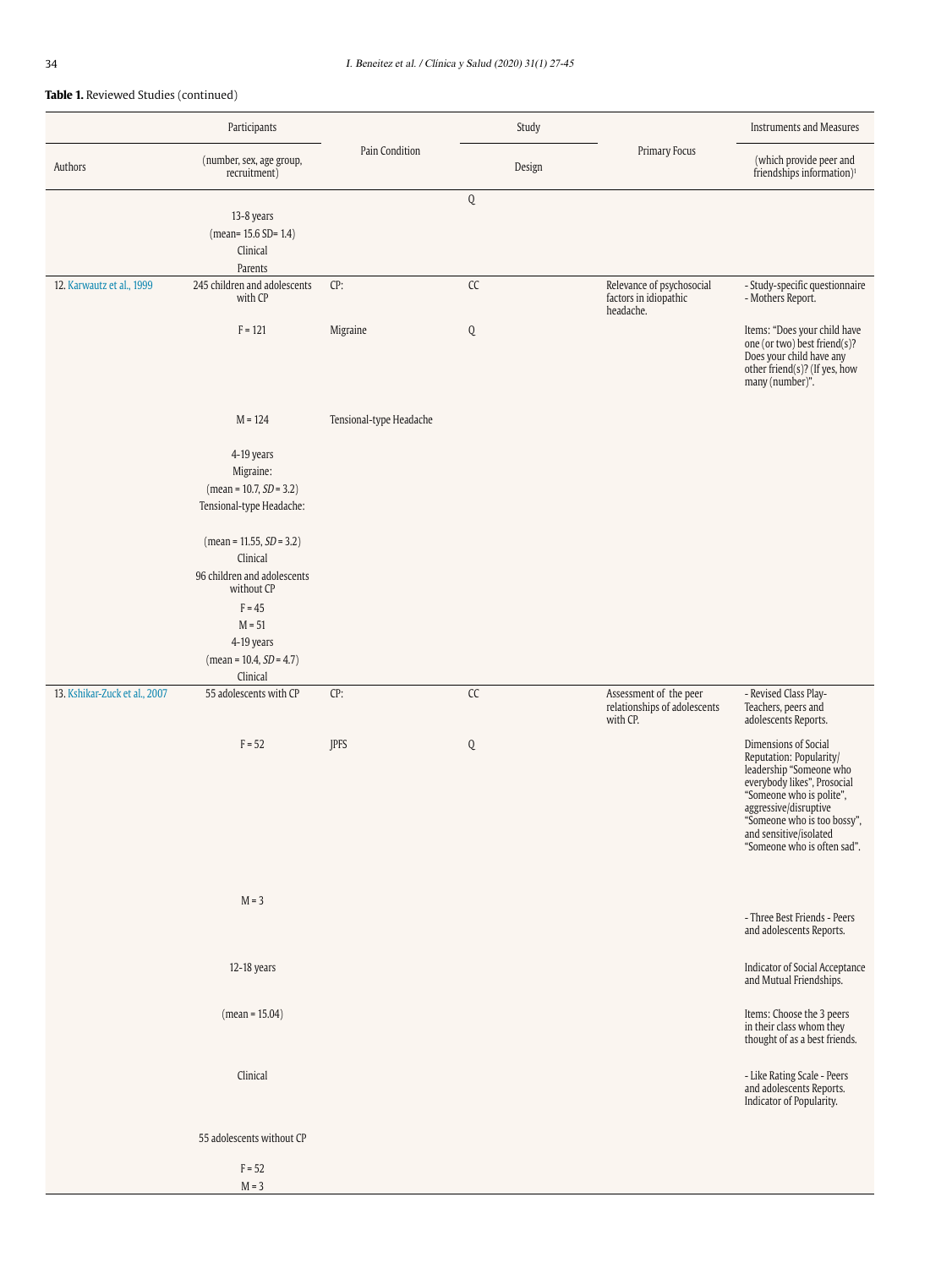|                                             | Participants                                                                                                |                                                                                               | Study           |                                                                                                    | <b>Instruments and Measures</b>                                                                                                                                                          |
|---------------------------------------------|-------------------------------------------------------------------------------------------------------------|-----------------------------------------------------------------------------------------------|-----------------|----------------------------------------------------------------------------------------------------|------------------------------------------------------------------------------------------------------------------------------------------------------------------------------------------|
| Authors                                     | (number, sex, age group,<br>recruitment)                                                                    | Pain Condition                                                                                | Design          | Primary Focus                                                                                      | (which provide peer and<br>friendships information) <sup>1</sup>                                                                                                                         |
|                                             | $12 - 8$ years<br>School<br>Peers<br>Teachers<br>149 children and adolescents<br>with CP                    |                                                                                               |                 | Description and<br>quantification of the<br>impairment of children<br>with CP.                     | - Role/Social limitations due<br>to physical problems subscale<br>of Child Health Questionnaire<br>- Child Report.                                                                       |
| 14. Konijnenberg et al., 2005               | $F = 109$<br>$M = 40$<br>8 18 years<br>$mean = 11.8, SD = 2.6$<br>Clinical                                  | CP:<br>Abdominal<br>Headache<br>Musculoeskeletal<br>Others                                    | <b>CSD</b><br>Q |                                                                                                    |                                                                                                                                                                                          |
| 15. Langeveld, Koot, , &<br>Passchier, 1997 | 64 adolescents with CP                                                                                      | CP:                                                                                           | $\mathbf L$     | Relation between changes in<br>headache and the experience<br>of quality of life.                  | Social interaction with<br>peers subscale of Quality<br>of Life Headache in Youth<br>questionnaire to assess<br>quality of life.                                                         |
|                                             | $F = 42$<br>$M = 22$<br>12-18 years<br>$(mean = 14.4, SD = 1.5)$<br>School                                  | Headache<br>and migraine                                                                      | Q               |                                                                                                    |                                                                                                                                                                                          |
| 16. Larsson & Sund, 2007                    | 2360 adolescents with CP                                                                                    | CP:                                                                                           | LD              | Relation of emotional/<br>behavioral problems and social<br>factors with pain.                     | - Number of friends ("0-1" or<br>"2 or more" categories).                                                                                                                                |
|                                             | $F = 1192$<br>$M = 1168$                                                                                    | Headache<br>Stomach                                                                           | Q               |                                                                                                    | - Leisure time activities<br>(including contact with<br>peers) assessed with school<br>absence (together) due to<br>disease.                                                             |
|                                             | 12-15 years<br>$T1$ :<br>(mean = 13.7 $S$<br>$D = 0.58$<br>$T2$ :<br>(mean = 14.9,<br>$SD = 0.59$<br>School | Back and Limb pain                                                                            |                 |                                                                                                    |                                                                                                                                                                                          |
| 17. Meldrum, Tsao, & Zeltzer,<br>2009       | 53 children and adolescents<br>with CP                                                                      | CP:                                                                                           | LD              | The impact of CP or RP on<br>children within the context<br>of their own lives and<br>experiences. | - In-depth semi-structured<br>interviews (Grounded<br>Theory; Denzin & Lincoln,<br>$2000$ ).                                                                                             |
|                                             | $F = 36$                                                                                                    | Headache (migraine,<br>myofascial, vascular, tension<br>or other)                             | QL              |                                                                                                    | Themes: A sense of isolation<br>and difference from peers<br>and classmates. Pain as an<br>obstacle to personal activities<br>and goals. Fears about how<br>pain will affect the future. |
|                                             | $M = 17$<br>10-17/18 years<br>$(mean = 14.23)$<br>Clinical                                                  | Functional neuro visceral<br>pain disorder.<br>Myofascial pain<br><b>CRPS</b><br>Fibromyalgia |                 |                                                                                                    |                                                                                                                                                                                          |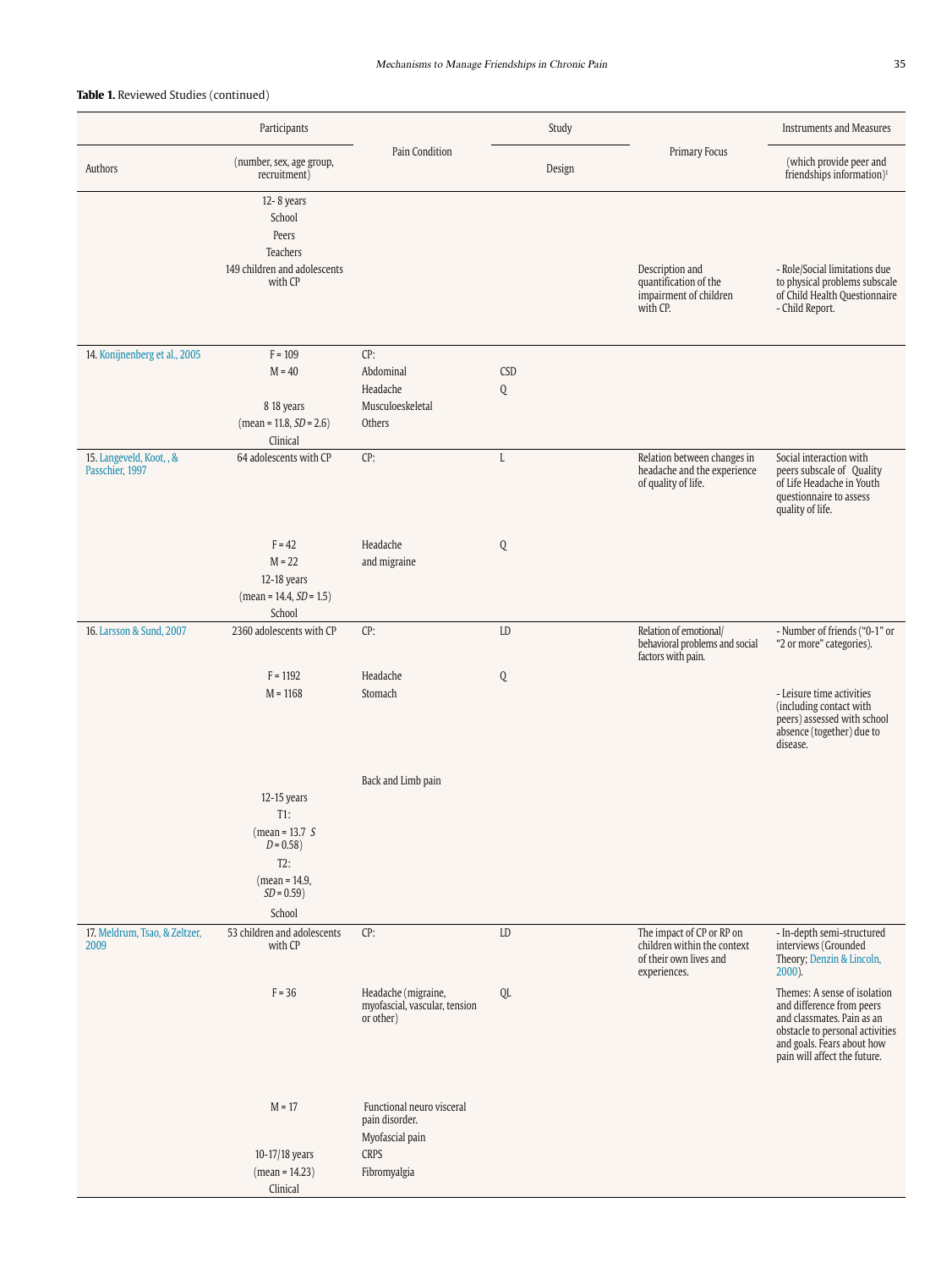|                                                      | Participants                                                    |                | Study         |                                                                                  | <b>Instruments and Measures</b>                                                                                                    |
|------------------------------------------------------|-----------------------------------------------------------------|----------------|---------------|----------------------------------------------------------------------------------|------------------------------------------------------------------------------------------------------------------------------------|
| Authors                                              | (number, sex, age group,<br>recruitment)                        | Pain Condition | Design        | Primary Focus                                                                    | (which provide peer and<br>friendships information) <sup>1</sup>                                                                   |
| 18. Metsähonkala, Sillanpää,<br>M., & Tuominen, 1998 | 1072 children with CP                                           | CP:            | ${\sf PC}$    | Occurrence of migraine and<br>non migrainous headache<br>and factors associated. | - Postal questionnaire -<br>Children and Parents Reports.                                                                          |
|                                                      | $F = 527$                                                       | Headache       | $\mathbb Q$   |                                                                                  | Themes: Relationships with<br>other children, such as "Does<br>your child get along with<br>other children?"                       |
|                                                      | $M = 545$<br>8-9 years<br>Community<br>2246 children without CP | Migraine       |               |                                                                                  |                                                                                                                                    |
|                                                      | $F = 1140$<br>$M = 1106$<br>8-9 years                           |                |               |                                                                                  |                                                                                                                                    |
|                                                      | Community                                                       |                |               |                                                                                  |                                                                                                                                    |
| 19. Vannatta et al., 2008                            | 69 children and adolescents<br>with CP                          | Migraine       | $\mathsf{CC}$ | Friendships and social<br>behavior of school-aged<br>children with migraine.     | - Best Friends Nomination<br>- Adolescents and Peers<br>Reports.                                                                   |
|                                                      | $F = 31$                                                        |                | Q             |                                                                                  | Indicator of Acceptance/<br>Popularity and Friendships<br>or Mutual recognized dyadic<br>relationships.                            |
|                                                      | $M = 38$                                                        |                |               |                                                                                  | Items: "Nominate the 3<br>best friends from a list of<br>classmates peers in their<br>class".                                      |
|                                                      | 8-14 years                                                      |                |               |                                                                                  | - Peer Acceptance Ratings<br>- Adolescents and peers<br>Reports.                                                                   |
|                                                      | Elementary grades                                               |                |               |                                                                                  | Items: "How much they like<br>each classmate".                                                                                     |
|                                                      | $(mean = 9.92,$<br>$SD = 1.01$ )                                |                |               |                                                                                  |                                                                                                                                    |
|                                                      | Middle school grades                                            |                |               |                                                                                  | - Revised Class Play -<br>Adolescents, peers and<br>teachers Reports.                                                              |
|                                                      | $(mean = 11.97,$<br>$SD = 0.87$ )                               |                |               |                                                                                  | Dimensions of Social<br>Reputation: Leadership/<br>popularity, prosocial,<br>aggressive/disruptive and<br>sensitive/isolated.      |
|                                                      |                                                                 |                |               |                                                                                  | Three additional items<br>(added by the authors):<br>"Someone who is sick a lot,<br>misses a lot of school, or is<br>tired a lot". |
|                                                      | Clinical<br>69 children and adolescents<br>without CP           |                |               |                                                                                  |                                                                                                                                    |
|                                                      | $F = 31$                                                        |                |               |                                                                                  |                                                                                                                                    |
|                                                      | $M = 38$                                                        |                |               |                                                                                  |                                                                                                                                    |
|                                                      | 8-14 years<br>School                                            |                |               |                                                                                  |                                                                                                                                    |
|                                                      | 69 Teachers                                                     |                |               |                                                                                  |                                                                                                                                    |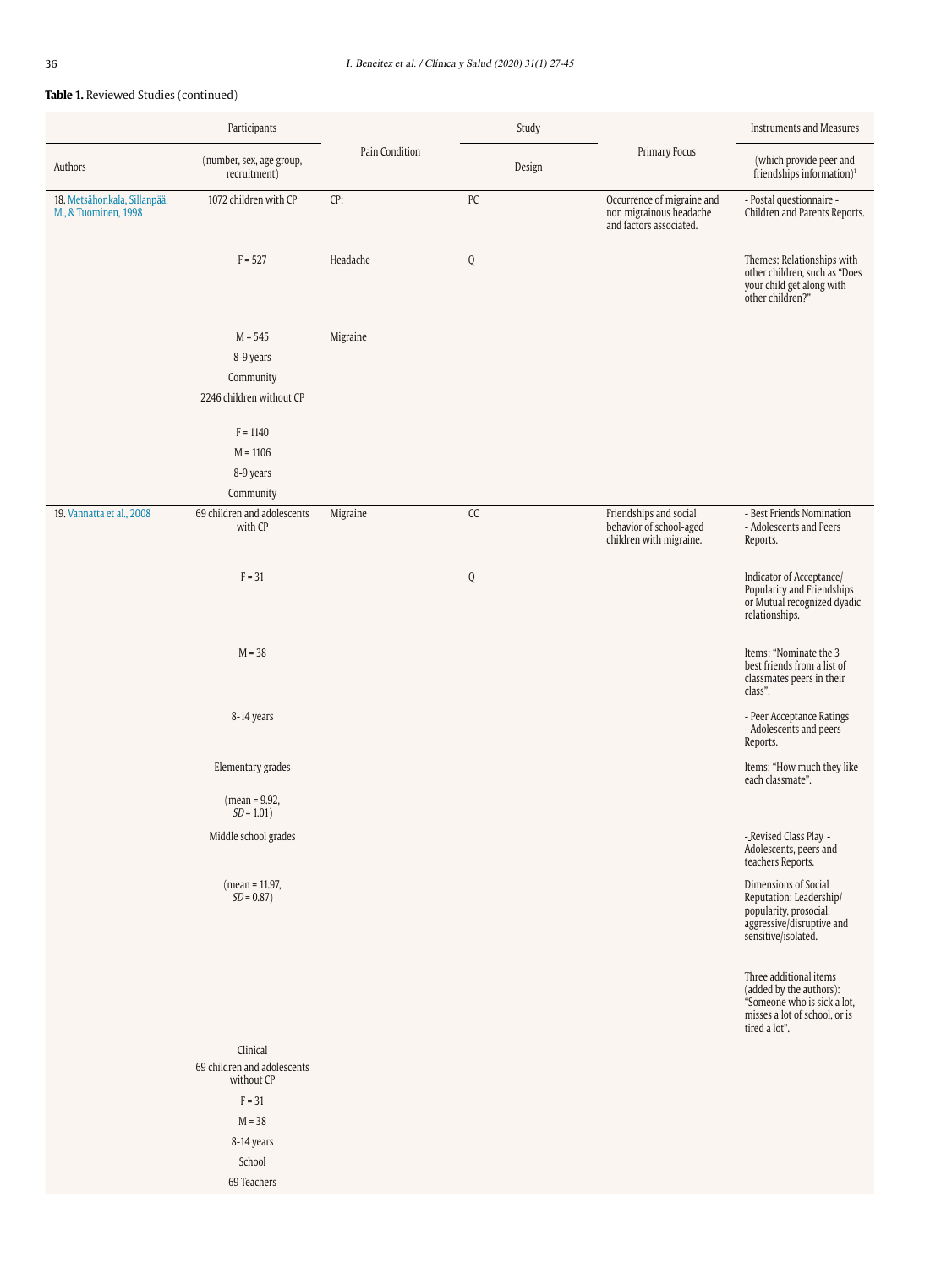|                              | Participants                              |                                         | Study  |                                                                                                                                                                                                                                                                                 | <b>Instruments and Measures</b>                                                                                                                                                                            |
|------------------------------|-------------------------------------------|-----------------------------------------|--------|---------------------------------------------------------------------------------------------------------------------------------------------------------------------------------------------------------------------------------------------------------------------------------|------------------------------------------------------------------------------------------------------------------------------------------------------------------------------------------------------------|
| Authors                      | (number, sex, age group,<br>recruitment)  | <b>Pain Condition</b>                   | Design | Primary Focus                                                                                                                                                                                                                                                                   | (which provide peer and<br>friendships information) <sup>1</sup>                                                                                                                                           |
| 20. van Tilburg et al., 2015 | 200 children and adolescents<br>with CP   | CP:                                     | CSD    | Examine and compare the<br>relation of Gastrointestinal<br>disorders symptom severity<br>and child coping with<br>Gastrointestinal disorders<br>symptom to psychosocial<br>outcomes in both patients<br>with Inflammatory Bowel<br>Disease and patients with<br>Abdominal Pain. | - Pain Response Inventory                                                                                                                                                                                  |
|                              | $F = 145$                                 | Abdominal pain of functional<br>origin. | Q      |                                                                                                                                                                                                                                                                                 | Items: Assessing active and<br>passive coping subscales.<br>Self-Isolation (such as "Try<br>to be alone") or Seeking<br>Social Support (such as<br>"Talk to someone who will<br>understand how you feel"). |
|                              | $M = 55$                                  |                                         |        |                                                                                                                                                                                                                                                                                 |                                                                                                                                                                                                            |
|                              | 8 - 13 years (mean = 11.20,<br>$SD = 2.6$ |                                         |        |                                                                                                                                                                                                                                                                                 |                                                                                                                                                                                                            |
|                              | Clinical                                  |                                         |        |                                                                                                                                                                                                                                                                                 |                                                                                                                                                                                                            |

Note. CP = chronic pain; RP = recurrent pain; CRPS = complex regional pain syndrome; RAP = recurrent abdominal pain; JPFS = juvenile primary fibromyalgia syndrome; CSC = cross-sectional cohort; PC = prospective cohort; CSD = cross sectional descriptive; CC = case-control; LD = longitudinal descriptive; Q = quantitative; QL = qualitative.

1Only specified the information (themes, example items or domains) provided by the authors (not further information related was searched).

Children and adolescents were recruited from clinical services in the majority of the studies, but in some cases, they were also recruited from the community (Caes et al., 2015; Donovan et al., 2013; Metsähonkala et al., 1998) or school (Bandell-Hoekstra et al., 2002; Castarlenas et al., 2015; Greco et al., 2007; Langeveld, Koot, Loonen, Hazebroek-Kampscheur, Passchier, 1996; Larsson & Sund, 2007).

- b) Topics assessed. Only six studies (Castarlenas et al., 2015; Forgeron et al., 2013; Forgeron et al., 2011; Greco et al., 2007; Kashikar-Zuck et al., 2007; Vannatta et al., 2008) had a primary focus on peer and friend relationships. The rest analysed the impact of pain on life (Bandell-Hoekstra et al., 2002; Carter et al., 2002; Konijnenberger et al., 2005; Langeveld et al., 1996; Meldrum et al., 2009) and on social functioning (Caes et al., 2015; Donovan et al., 2013), social development (Eccleston et al., 2008), self-identified needs (Forgeron & McGrath, 2008), self-perceived competence in the academic setting (Guite et al., 2007), and psychosocial factors (Karwautz et al., 1999; Larsson & Sund, 2007; Metsähonkala et al., 1998; van Tilburg et al., 2015). In relation to the peer and friend aspects assessed, there was a marked variability in the content (number of friends, social acceptance or popularity, social interaction with peers, reinforcement of pain behavior, etc.).
- c) Methodologies and instruments. The methodological approaches were quantitative and qualitative, with the former (quantitative) being the one most widely used in the studies selected. See Table 1 for further information about the study designs of the quantitative studies and theoretical frameworks used in the qualitative ones.

Considering the use of standardized instruments, only a few studies used the same instruments: Bath Adolescent Pain Questionnaire (BAPQ) (Eccleston et al., 2005) to assess self-perception development (Caes et al., 2015; Eccleston et al., 2008), Revised Class Play (RCP) (Masten, Morison, & Pellegrini, 1985) in combination with Three Best Friends (TBF)/Best Friends Nomination (BFN) (Bukowski & Hoza, 1989) to describe patterns of social behavior and reciprocated friendships (Kashikar-Zuck et al., 2007; Vannatta et al., 2008) and the Quality of Life Headache in Youth questionnaire (QLH-Y) (Langeveld et al., 1996) to assess social interaction with peers (Bandell-Hoekstra et al., 2002; Langeveld et al., 1996). In addition, three studies used specific pain instruments (Caes et al., 2015; Castarlenas et al., 2015; Eccleston et al., 2008), and one of them used instruments oriented toward health and illness in a broad sense (Konijnenberg et al, 2005). The rest of the instruments were related to the social area (classmate's pain experience (Castarlenas et al., 2015), peer relationships (Bandell-Hoekstra et al., 2002; Langeveld et al., 1996; Price, Spence, Sheffield, & Donovan, 2002), perceived social support-friend (Procidano & Heller, 1983), social acceptance (Asher, Singleton, Tinsley, & Hymel, 1979; Harter, 1988; Vorst, 1990), social experiences (Crick & Bigbee, 1998; social skills (Gresham & Elliot, 1990), role and social limitation due to physical problems (Landgraf, Abetz, & Ware, 1996), illness behavior (Walker & Zeman, 1992), and pain response (Walker, Smith, Garber, & van Slyke, 1997). In parallel, ten studies used their own techniques designed for the study (focus group, workshop, qualitative and in depth interviews, or paper-and-pencil/internet surveys) (Carter et al, 2002; Donovan et al., 2013; Forgeron et al., 2013; Forgeron & McGrath, 2008; Karwautz et al., 1999; Larsson & Sund, 2007; Meldrum et al., 2009; Metsähonkala et al., 1998).

## **Mechanisms**

Once we identified the mechanisms, following the process described above (methods section), we classified them in two main categories called isolation or involvement mechanisms, depending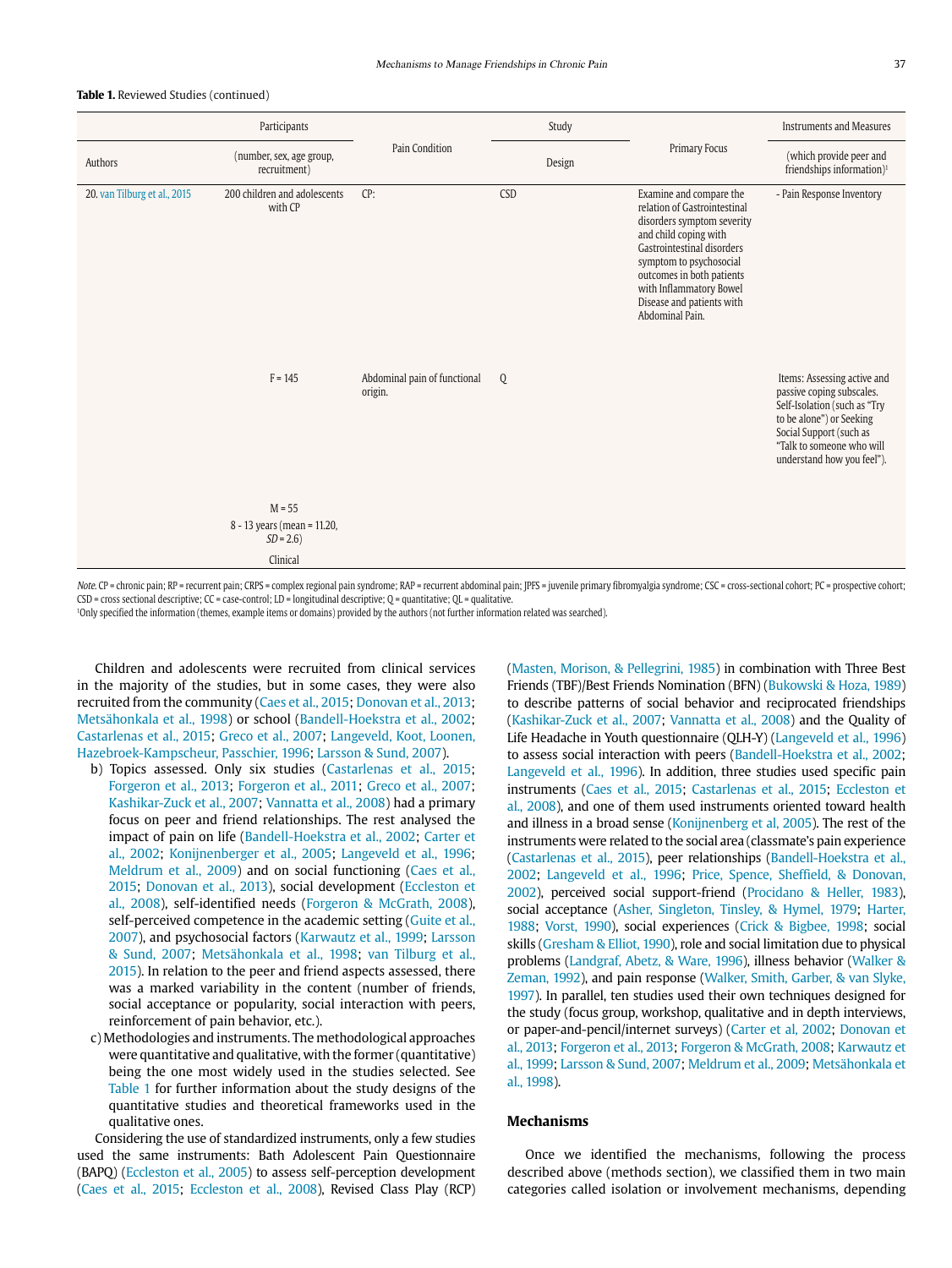#### **Table 2.** Mechanisms Involved in Peers and Friendships

|                     | Child/adolescent in pain                                                                                              |                              | Peers/friends                                                                                                     |                |
|---------------------|-----------------------------------------------------------------------------------------------------------------------|------------------------------|-------------------------------------------------------------------------------------------------------------------|----------------|
|                     | Mechanism                                                                                                             | <b>Studies</b>               | Mechanism                                                                                                         | <b>Studies</b> |
|                     | <b>Emotional and failure-focused avoidance</b>                                                                        | 2, 3, 6, 7, 8, 9, 11, 17, 20 | Lack of empathy                                                                                                   | 5, 7, 8, 9, 17 |
|                     | Avoidance of the social situations caused by emotion or fear of public<br>failure, rejection, or judgment.            |                              | Lack of awareness of being in pain or of skills<br>to react to others' pain                                       |                |
|                     | Interpretation of others' behavior as non supportive<br>Fear of rejection or judgment by others                       | 7, 8, 17                     | <b>Disbelief</b>                                                                                                  | 3, 7, 9, 17    |
| S<br>$\overline{0}$ |                                                                                                                       |                              | Incredulity or scepticism                                                                                         |                |
|                     | No disclosure                                                                                                         | 7, 17                        | Judgments                                                                                                         | 7, 11          |
|                     | Avoiding talking about pain and the related disability                                                                |                              | Others' attributions about their absences.<br>severity symptoms, pain causes, or relief from<br>responsibilities. |                |
| 0<br>N              | <b>Catastrophizing</b>                                                                                                |                              | <b>Looking for alternative friends</b>                                                                            | 7              |
|                     | Tendency to magnify the seriousness of symptoms while feeling helpless<br>to change symptoms and worrying about them. | 1, 2, 20                     | Quit the friendship                                                                                               |                |
|                     | <b>Behavioral disengagement</b>                                                                                       | 20                           | <b>Rewarding pain behaviors</b>                                                                                   | 4              |
|                     | Giving up certain behaviors to try to feel better                                                                     |                              | Being solicitous at first, but producing<br>distancing in the long term.                                          |                |
|                     | <b>Rethinking friendships</b>                                                                                         | $\overline{7}$               |                                                                                                                   |                |
|                     | Redefining the role and importance of existing friends                                                                |                              |                                                                                                                   |                |
|                     | Disclosure, communicative and assertive skills                                                                        | 1, 7, 8, 9, 11, 20           | Not rewarding pain behaviors                                                                                      | 4,8            |
| N                   | Talking properly about their needs related to their condition and the<br>associated disability.                       |                              | Not reinforcing dependence, which they find<br>embarrassing.                                                      |                |
| $\mathbf{V}$        | <b>Hiding pain</b>                                                                                                    | 7, 8, 9, 17                  |                                                                                                                   |                |
| $\Omega$            | Denying or minimizing pain to avoid stigmatization or unhelpful<br>responses.                                         |                              |                                                                                                                   |                |
| E                   | <b>Maintaining activities and friendships</b>                                                                         | 6,7                          |                                                                                                                   |                |
| M                   | Continuing with day-to-day life in spite of the pain                                                                  |                              |                                                                                                                   |                |
| E                   | <b>Rethinking social self</b>                                                                                         | 3, 7, 17                     |                                                                                                                   |                |
| N                   | Redefining their own identity, capabilities, and disabilities                                                         |                              |                                                                                                                   |                |
| T                   | Looking for alternative activities/friends                                                                            | $\overline{7}$               |                                                                                                                   |                |
|                     | Looking for other options that best fit the current situation                                                         |                              |                                                                                                                   |                |
|                     | <b>Rethinking friendships</b>                                                                                         | 7                            |                                                                                                                   |                |
|                     | Redefining the role and importance of existing friends                                                                |                              |                                                                                                                   |                |

on their consequences: a tendency to isolate a child or adolescent in pain from his/her peers or friends, or the opposite, a tendency to involve these children with their peers or friends.

Table 2 presents a detailed list and description of the mechanisms involved in peer and friend relationships.

As mentioned above, the mechanisms arose mainly from qualitative data, whereas only two mechanisms were based on quantitative data: catastrophizing and rewarding pain behaviors (Bandell-Hoekstra et al., 2002; Caes et al., 2015; Castarlenas et al., 2015; van Tilburg et al., 2015). The majority of the mechanisms were captured from the experiences of children or adolescents with chronic pain with their peers or friends. Two mechanisms, Looking for alternative friends and Rewarding pain behaviours (both from peers/friends' perspective), were exclusively taken from studies that examined the impact of the chronic pain on friendships, including healthy adolescents' point of view (Castarlenas et al., 2015; Forgeron et al., 2013). We identify the mechanisms described in 13 articles. The other six studies (Karwautz et al, 1999; Kashikar-Zuck et al., 2007; Konijnenberg et al., 2005; Langeveld et al., 1996; Larsson & Sund, 2007; Metsähonkala et al., 1998; Vannatta et al., 2008) provided complementary information about social functioning.

## **Psychological Theories**

In relation to our third objective, from all the studies selected, we identified 3 of the 5 theories cited in the introduction section to describe and explain the relationships between being in pain and friendships. Additionally, three other theories were identified. And only three of the studies were clearly theory-based, with a theory guiding the study (Bandell-Hoekstra et al., 2002; Caes et al., 2015; Forgeron et al., 2011).

The Social Learning theory (Bandura, 1977) was cited in one study (Guite et al., 2007) as a general reference in the background section, and it was related to withdrawal from regular activities or social contact. Due to their activity restriction, children and adolescents in pain had fewer opportunities to develop social skills and salient behavioral models to learn and imitate; therefore, they would show delayed social development. As variables, the authors analyzed functional disability and self-perceived competence (including social acceptance), and the latter was an important aspect to understand the relationship between pain and functional disability, as the theory postulates.

Lazarus' (1966) Theory about coping with stress appeared in two articles (Bandell-Hoekstra et al., 2002; Forgeron & McGrath, 2008). One of the studies (Bandell-Hoekstra et al., 2002) describes the pain coping strategies (such as seeking social support, internalizing and externalizing behaviours and so on) to manage stressful situations (pain) and analyzes them in terms of pain severity. Authors based their study in this theory and concluded that pain coping strategies have an important impact on pain severity. The other article (Forgeron & McGrath, 2008) discusses whether adolescents who are not interested in seeking peer support could appraise sharing their pain as somehow shameful, and thus feel incompetent in their ability to discuss their pain with others and consequently do not use this pain coping strategy (and lose the opportunity to use social support as a resource to cope with stress). The study only assessed a few variables related to the theory (such as perceived social support, social anxiety,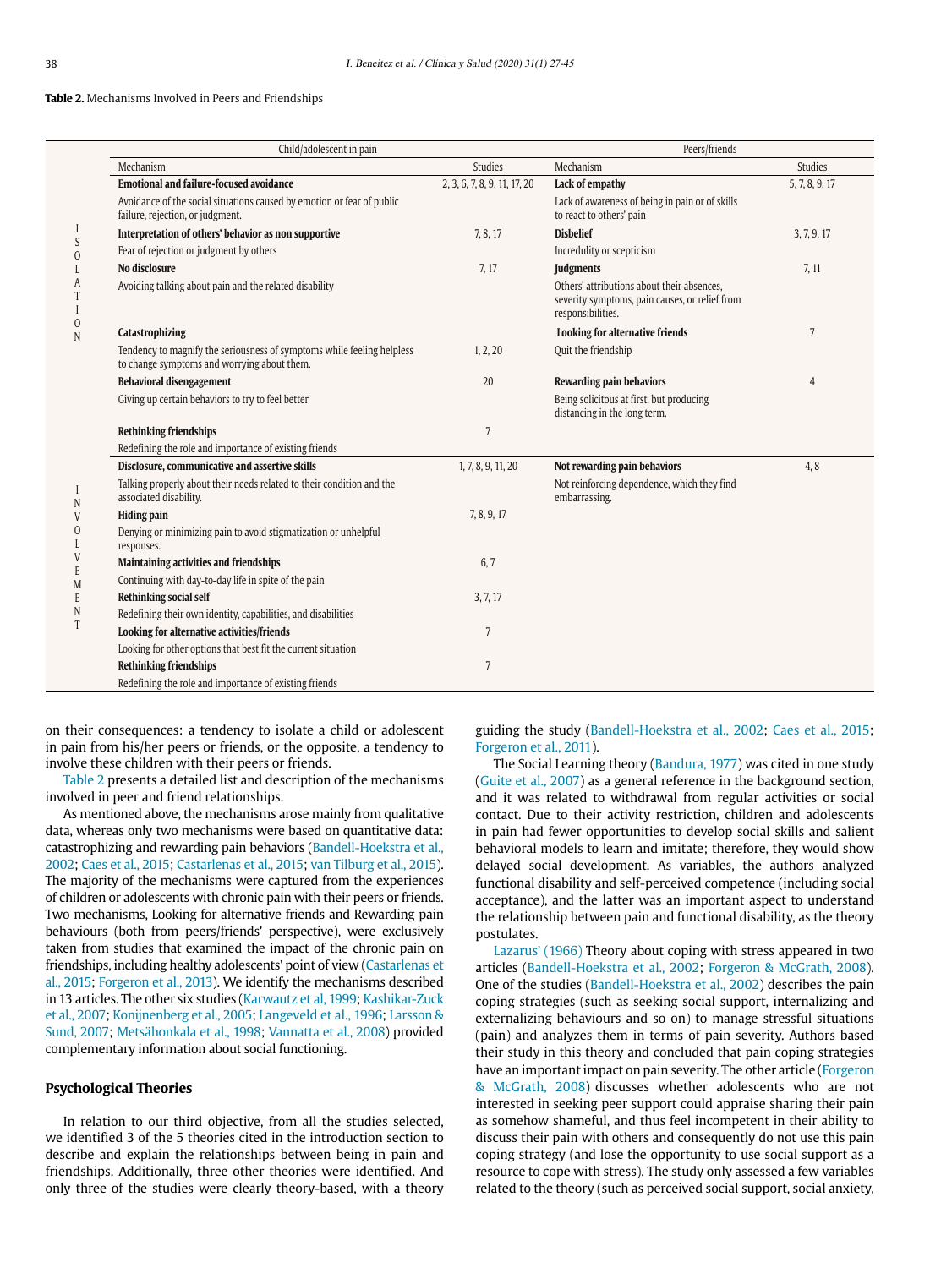self-perception, coping, and disability). Direct relationships among these variables remain unclear, and authors explicitly cited the theory only in Discussion sections (Forgeron & McGrath, 2008).

The FAM (Vlaeyen & Linton, 2000) was used as the basis for one study (Caes et al., 2015) that tested some of the variables in this model. Authors showed that high pain-related anxiety is associated with greater disability in adolescents (in general), and with a selfperception of greater impairment in social functioning particularly in girls. Therefore, authors concluded that social functioning should be explored as an integral part of a Fear Avoidance Model.

Although it was not previewed according to previous literature, we identified three other theories that might also be used to explain friendships. These are the Theory of Interdependence (Kelley & Thibaut, 1978) and the Theory of Equity (Walster, Walster, & Berscheid, 1978), both based on a cost-benefit ratio, and the Social Information Processing (SIP) (Crick & Dodge, 1994) model to interpret social situations.

The Theory of Interdependence (Kelley & Thibaut, 1978) and the Theory of Equity (Walster et al., 1978) were used in one study (Forgeron et al., 2013) to partially explain the results, specifically the decrease in the time spent with friends based on a cost-benefit ratio. In other words, children and adolescents in pain spend less time with close friends because they need more time to fulfil their needs related to the pain condition, and, consequently, their friends look for alternative partners.

The SIP (Crick & Dodge, 1994) model was used in one study (Forgeron et al., 2011) to lead the study and to assess, through narrative vignettes, whether the interpretation of friendship interactions was supportive or non-supportive. Results reflected a tendency among adolescents with chronic pain to interpret nonsupportive social situations with close friends as more distressing.

#### **Discussion**

In relation to the first objective, there is great variability in pain conditions, samples, and sources of information, as well as in the designs, methodologies, instruments, and variables measured. Moreover, features related to chronic pain (i.e., frequency, intensity, disability) are not uniformly described or used to explain friendships. Furthermore, variables related to this topic are usually assessed as secondary measures rather than primary outcomes. All of these considerations make it difficult to compare results, or even to summarise them with details and within an integrative discourse.

Although the quality assessment indicates that all studies included are methodologically acceptable, our second objective is not fully met. This was mainly done for two reasons. First, given that only six out of the 20 selected articles focus on peer and friend relationships, our targeted topic (peers and friends) is only partially addressed in the studies, or it is included in a general category of social functioning (which might include family, teachers, etc.). The second reason is that the studies reviewed do not clearly identify and cite the mechanisms as such, and therefore the process of extracting and identifying mechanisms carried out in the present study might sometimes be based on implicit information or on authors' judgements.To the best of our knowledge, until 2002 there were no studies that explicitly or implicitly addressed mechanisms involved in friendships of children and adolescents with chronic pain. Since then, this area of study has grown slightly, and has been mainly developed and described by Forgeron's studies, as shown in three of the selected articles (Forgeron & McGrath, 2008; Forgeron et al., 2011; Forgeron et al., 2013) and three others that has been excluded (Fales & Forgeron, 2014; Forgeron et al, 2015; Forgeron et al., 2010) because they do not fully meet the inclusion criteria.

The majority of the studies address two mechanisms: Emotional and Failure-focused avoidance and Disclosure, communicative, and assertive skills. The first one leads to isolation by promoting the avoidance of the social situations that might expose the child or the adolescent to uncomfortable feelings, or to others' lack of empathy, disbeliefs and judgments. On the contrary, the second mechanism promotes the involvement of the children or the adolescent by talking properly with others about their needs. It might be a good mechanism to seek social support which, in turn, could act as a protective factor.

Among the mechanisms that alienate children and adolescents from others are Interpretation of others' behavior as non supportive, Catastrophizing and No disclosure, that might appear interrelated. In other words, fear of rejection and judgements and being worried and keep on thinking about the pain, might be related to not disclosing about the pain condition and related disability. In contrast to that, Hiding pain and Maintaining activities and friendships (sharing common interests) have a protective role at first when adolescents struggle to be and act normal when dealing with their pain (Forgeron & McGrath, 2008; Forgeron et al, 2013; Meldrum et al., 2009). Both might be a good distraction from pain and help them to gain confidence and engage in disclosure. In some cases, and particularly in the onset of chronic pain, they are no longer able to identify with the same activities they did before, activities that had helped them to define who they are; consequently, they have to Rethink their social self. This leads to identifying their current needs and displaying more adaptive mechanisms (Forgeron et al, 2013). Only one involvement mechanism was identified from peers and friends behavior: Not rewarding pain behaviors (not focusing on pain). It supports appropriateness of behaviors, cognitions, or responses that encourage children to enact adaptive behaviours (Castarlenas et al., 2015; Forgeron et al., 2011). The majority of mechanisms were identified in more than one study. However, some of them are identified just once. Among them, and promoting isolation, we found Behavioral disengagement, Rewarding pain behaviors, and Looking for alternative friends (from friends and peers perspective). On the other hand, and as a mechanism than can promote involvement, we identified Looking for alternative activities/ friends behavior. Finally, the Rethinking friendships mechanism has been related to both involvement and isolation.

Social peers and friends functioning occurs essentially in a relational and dynamic situation. Most studies only provide static data from the point of view of one of the actors involved (i.e., a child or adolescent with chronic pain, a healthy peer, parent, practitioner, and teacher). As Table 2 shows, there is little evidence about mechanisms involved from peers and friends' perspective. The absence of data might be due to the fact that few articles include the perspective of healthy participants.

Regarding the current evidence in relation to the third objective, only 3 studies are theory-driven, and thus follow the FAM model (Caes et al., 2015), the SIP model (Forgeron et all, 2011), and the Lazarus' theory (Bandell-Hoekstra et al., 2002). As commented in the introduction section, social support help an individual to cope with stressful situations, such as pain. Children and adolescents who suffer from more pain severity tend to cope with stressful situations by seeking social support, and showing internalizing and externalizing behaviors, among others (Bandell-Hoekstra et al., 2002). If they do not feel competent about their skills for discussing pain (cognitive appraisal from Lazarus' theory), then they will think that nothing can be done to change the situation (Forgeron & McGrath, 2008). The SIP model (Crick & Dodge, 1994) explains how supportive and non-supportive interpretation of social situations takes place, showing that adolescents with chronic pain have a tendency to interpret non-supportive social situations as more distressing (Forgeron et al., 2011). And finally, FAM (Vlaeyen & Linton, 2000) explains how pain-related anxiety is associated with greater impairment in social functioning. In other words, these three theories are those that best contribute to explaining what is happening in peer and friend relationships of these children and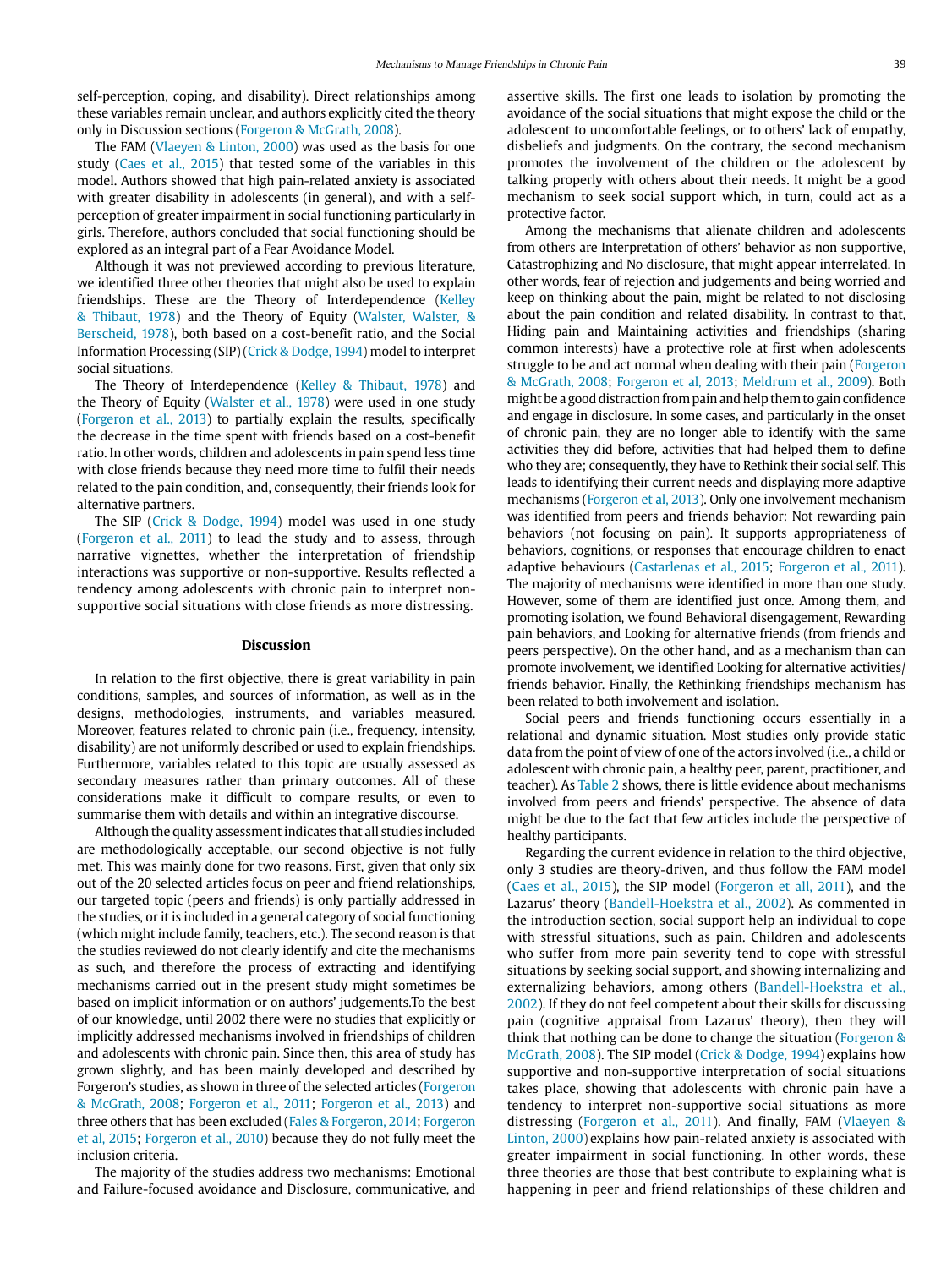adolescents. Interpretation of other's behavior as supportive or non-supportive and appraisal of own competence to discuss pain explain which mechanism would be chosen to deal with stressful situations: the ones listed in Table 2 that promotes involvement or isolation. Similarly, pain-related anxiety might play an important role as mediator in the mechanism used to manage the stressful situation and, consequently, affect the level of impairment of social functioning.

It is worth noting that the Social Communication Model of Pain (Craig, 2009; Craig, 2015), which postulates that interpersonal factors (such as peer and friend relationships) are relevant in understanding individuals' pain experiences and expressions, although it has been used previously in the paediatric pain context (Forgeron & King, 2013), has not been cited in any article reviewed.

#### **Limitations**

The literature on recurrent and chronic pain usually merges different pain problems, and so it is possible that our exclusion criteria (pain problems listed) limited our search to a reduced number of studies to review. Likewise, few studies assess peers and friends' behavior without clearly differentiating it from behavior of other people in a child's environment (e.g., teachers).

In another vein, there might be a certain degree of subjective bias and overlapping in the definition of mechanisms as they are extracted and formed based on author judgments.

Finally, as we have focused our search on the most salient ones in psychology and health field databases, it is possible that our review has not captured all empirical studies on direct or indirect aspects of peer and friend relationships in children and adolescents with chronic pain listed conditions.

## **Conclusions**

From this review we can draw two main conclusions. First, peer and friend relationships in children and adolescents with chronic pain are not a uniform experience, and are contextually specific. However, there are a few common trends: impairment in activities and contact with peers and friends (i.e., fewer friends, isolation); self-identity difficulties, feeling different from others; and others' lack of understanding and disbelief about the pain condition. Consequently, they use similar mechanisms to deal with these difficulties. Each of these mechanisms leads children and adolescents to isolation from or involvement in their peer and friend relationships, as has been described. Second, traditionaly, literature suggests conducting theory-driven research to advance (Karmiloff-Smith & Inhelder, 1974). However, according to our results, most of the articles only cite a theory as a reference, and just three of them are theory driven (Bandell-Hoekstra et al., 2002; Forgeron et al, 2011; Pluye et al., 2011). Moreover, only Lazarus theory was cited in more than one study and was used to provide a comprehensible peer and friend relationships explanation. In any case, none of the studies were designed to test a specific theory.

Finally, assuming that mechanisms are dynamic, modifiable, and potentially active processes when confronting pain (Cousins et al., 2015), these findings should be taken into account when designing and planning interventions aimed toward strengthening some mechanisms (e.g. Disclosure, communicative, and assertive skills) and prevent from others (e.g. Emotional and failure-focus avoidance), in order to promote social involvement in adolescents with chronic pain.

#### **Conflict of Interest**

The authors of this article declare no conflict of interest.

#### **References**

- Asher, S. R., Singleton, L. C., Tinsley, B. R., & Hymel, S. (1979). A reliable sociometric measure for preschool children. Developmental Psychology, 15, 443-444.<https://doi.org/10.1037/0012-1649.15.4.443>
- Bandell-Hoekstra, I. E. N. G., Abu-Saad, H. H., Passchier, J., Frederiks, C. M. A., Feron, F. J. M., & Knipschild, P. (2002), Coping and quality of life in relation to headache in Dutch schoolchildren. European Journal of Pain, 6, 315-321. https://doi.org/10.1053/eujp.2002.0343
- Bandura, A. (1977). Social learning theory. Englewood Cliffs, NJ: Prentice Hall. Barker, C., Pistrang, N., & Elliott, R. (2015). Research methods in clinical psychology: An introduction for students and practitioners. John Wiley & Sons.
- Bukowski, W. M., & Hoza, B. (1989). Popularity and friendship: Issues in theory, measurement, and outcome. In T. Berndt & G. Ladd (Eds.), Contributions of peer relationships to children's development (pp. 13- 45). New York, NY: Wiley.
- Caes, L., Fisher, E., Clinch, J., Tobias, J. H., & Eccleston, C. (2015). The role of pain-related anxiety in adolescents' disability and social impairment: ALSPAC data. European Journal of Pain, 19, 842-851. [https://doi.](https://doi.org/10.1002/ejp.611) [org/10.1002/ejp.611](https://doi.org/10.1002/ejp.611)
- Carter, B., Lambrenos, K., & Thursfield, J. (2002). A pain workshop: An approach to eliciting the views of young people with chronic pain. Journal of Clinical Nursing, 11, 753-762. [https://doi.org/10.1046/j.1365-](https://doi.org/10.1046/j.1365-2702.2002.00642.x) [2702.2002.00642.x](https://doi.org/10.1046/j.1365-2702.2002.00642.x)
- Castarlenas, E., de la Vega, R., Tomé-Pires, C., Solé, E., Racine, M., Jensen, M. P., & Miró, J. (2015). Student expectations of peer and teacher reactions to students with chronic pain: Implications for improving pain-related functioning. The Clinical Journal of Pain, 31, 992-997. [https://doi.](https://doi.org/10.1097/AJP.0000000000000188) [org/10.1097/AJP.0000000000000188](https://doi.org/10.1097/AJP.0000000000000188)
- Cohen, J. (1968). Weighted kappa: Nominal scale agreement provision for scaled disagreement or partial credit. Psychological Bulletin, 70, 213- 220. <https://doi.org/10.1037/h0026256>
- Corbin, J.A., & Strauss, A. (2008). Basics of qualitative research. Techniques and procedures for developing grounded theory. Thousand Oaks, CA: Sage.
- Cousins, L. A., Kalapurakkel, S., Cohen, L. L., & Simons, L. E. (2015). Topical review: Resilience resources and mechanisms in pediatric chronic pain. Journal of Pediatric Psychology, 40, 840-845. [https://doi.org/10.1093/](https://doi.org/10.1093/jpepsy/jsv037) [jpepsy/jsv037](https://doi.org/10.1093/jpepsy/jsv037)
- Craig, K. D. (2009). The social communication model of pain. Canadian Psychology, 50, 22-32. <https://doi.org/10.1037/a0014772>
- Craig, K. D. (2015). Social communication model of pain. Pain, 156, 1198- 1199. <https://doi.org/10.1097/j.pain.0000000000000185>
- Crick, N. R., & Bigbee, M. A. (1998). Relational and overt form of peer victimization: Multi-informant approach. Journal of Consulting and Clinical Psychology, 66, 337-347. [https://doi.org/10.1037/0022-](https://doi.org/10.1037/0022-006X.66.2.337) [006X.66.2.337](https://doi.org/10.1037/0022-006X.66.2.337)
- Crick, N. R., & Dodge, K. A. (1994). A review and reformulation of socialinformation processing mechanisms in children's development. Psychological Bulletin, 115, 74-101. [https://doi.org/10.1037/0033-](https://doi.org/10.1037/0033-2909.115.1.74) [2909.115.1.74](https://doi.org/10.1037/0033-2909.115.1.74)
- Critical Appraisal Skills Programme. (2013). Qualitative research checklist [Measurement instrument]. Retrieved from [http://media.wix.com/](http://media.wix.com/ugd/dded87_951541699e9edc71ce66c9bac4734c69.pdf) [ugd/dded87\\_951541699e9edc71ce66c9bac4734c69.pdf](http://media.wix.com/ugd/dded87_951541699e9edc71ce66c9bac4734c69.pdf)
- Denzin, N. K., & Lincoln, Y. S. (2000). Handbook of qualitative research. Thousand Oaks, CA: Sage.
- Donovan, E., Mehringer, S., & Zeltzer, L. K. (2013). A qualitative analysis of adolescent, caregiver, and clinician perceptions of the impact of migraines on adolescents' social functioning. Pain Management Nursing, 14, 135-141. <https://doi.org/10.1016/j.pmn.2011.09.002>
- Downs, S. H., & Black, N. (1998). The feasibility of creating a checklist for the assessment of the methodological quality both of randomised and non-randomised studies of health care interventions. Journal of Epidemiology and Community Health, 52, 377-384. [https://doi.](https://doi.org/10.1136/jech.52.6.377) [org/10.1136/jech.52.6.377](https://doi.org/10.1136/jech.52.6.377)
- Eccleston, C., Jordan, A., McCracken, L. M., Sleed, M., Connell, H., & Clinch, J. (2005). The Bath Adolescent Pain Questionnaire (BAPQ): Development and preliminary psychometric evaluation of an instrument to assess the impact of chronic pain on adolescents. Pain, 118, 263-270. [https://](https://doi.org/10.1016/j.pain.2005.08.025) [doi.org/10.1016/j.pain.2005.08.025](https://doi.org/10.1016/j.pain.2005.08.025)
- Eccleston, C., Wastell, S., Crombez, G., & Jordan, A. (2008). Adolescent social development and chronic pain. European Journal of Pain, 12, 765-774. <https://doi.org/10.1016/j.ejpain.2007.11.002>
- Fales, J. L. & Forgeron, P. (2014). The importance of friendships in youth with chronic pain: The next critical wave of research. Pediatric Pain Letter. Special Interest Group on Pain in Childhood, International Association for the Study of Pain, 16(3), 35-39.
- Fleischman, K. M., Hains, A. A., Davies, W. H. (2011). Practitioner perceptions of peer relationships in adolescents with chronic pain. Journal of Child<br>Health Care, 15, 50-58. <https://doi.org/10.1177/1367493510395640>
- Forgeron, P. A., Evans, J., McGrath, P. J., Stevens, B., & Finley, G. A (2013). Living with difference: Exploring the social self of adolescents with chronic pain. Pain Research and Management, 18, 115-123. [https://doi.](https://doi.org/10.1155/2013/120632) [org/10.1155/2013/120632](https://doi.org/10.1155/2013/120632)
- Forgeron, P. A., & King, S. (2013). Pain, social relationships, and school. In P. J. McGrath, B. J. Stevens, S. M. Walker & W. T. Zempsky (Eds.), Oxford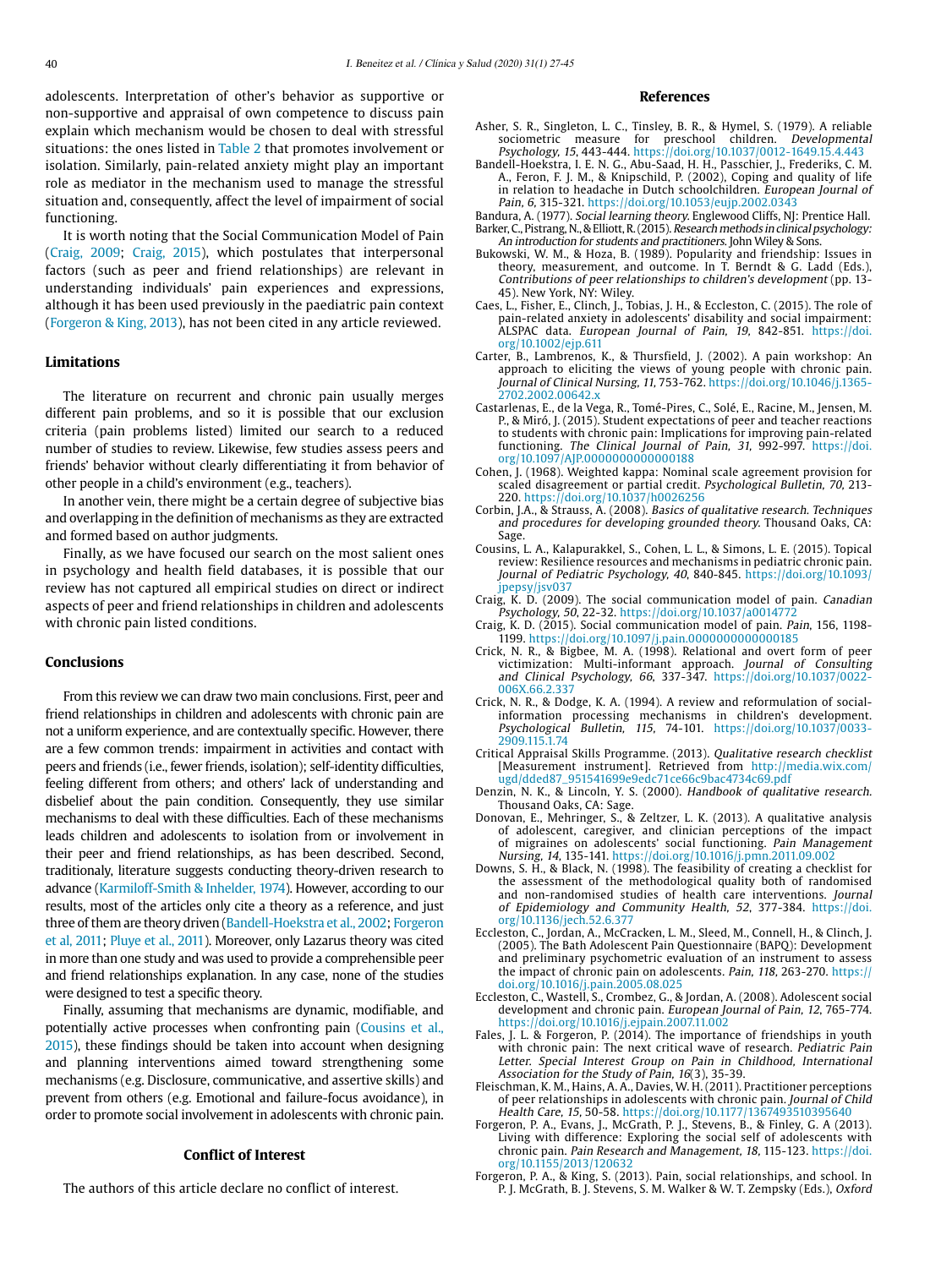textbook of paediatric pain (pp. 205-256). New York, NY: Oxford Press. <https://doi.org/10.1093/med/9780199642656.003.0013>

- Forgeron, P. A., King, S., Stinson, J. N., McGrath, P. J., MacDonald, A. J., & Chambers, C. T. (2010). Social functioning and peer relationships in children and adolescents with chronic pain : A systematic review. Pain Research & Management, 15, 27-41. [https://doi.](https://doi.org/10.1155/2010/820407) [org/10.1155/2010/820407](https://doi.org/10.1155/2010/820407)
- Forgeron, P. A., MacLaren Chorney, J., Carlson, T. E., Dick, B. D. & Plante, E. S. (2015). To befriend or not: Naturally developing friendships amongst a clinical group of adolescents with chronic pain. Pain Management Nursing, 16, 721-732. <https://doi.org/10.1016/j.pmn.2015.04.003>
- Forgeron, P., & McGrath, P. J. (2008). Self-identified needs of adolescents with chronic pain. Journal of Pain Management, 1, 163-172.
- Forgeron, P. A., McGrath, P. J., Stevens, B., Evans, J., Dick, B., Finley, G. A., ... Carlson, T. (2011). Social information processing in adolescents with chronic pain: My friends don't really understand me. Pain, 152, 2773- 2780. <https://doi.org/10.1016/j.pain.2011.09.001>
- Greco, L. A., Freeman, K. E., & Dufton, L. (2007). Overt and relational victimization among children with frequent abdominal pain: Links to social skills, academic functioning, and health service use. Journal of Pediatric Psychology, 32, 319-329.<https://doi.org/10.1093/jpepsy/jsl016>
- Gresham, F. M., & Elliot, S. N. (1990). Social skills rating system. Circle Pines, MN: American Guidance Service.
- Guite, J. W., Logan, D. E., Sherry, D. D., & Rose, J. B. (2007). Adolescent self-perception: Associations with chronic musculoskeletal pain and functional disability. *Journal of Pain, 8,* 379-386. [https://doi.](https://doi.org/10.1016/j.jpain.2006.10.006) [org/10.1016/j.jpain.2006.10.006](https://doi.org/10.1016/j.jpain.2006.10.006)
- Hadjistavropoulos, T., Craig, K. D., Duck, S., Cano, A., Goubert, L., Jackson, P. L., ... Fitzgerald, T. D. (2011). A biopsychosocial formulation of pain communication. Psychollogical Bulletin, 137, 910-939. [https://doi.](https://doi.org/10.1037/a0023876) [org/10.1037/a0023876](https://doi.org/10.1037/a0023876)
- Harter, S. (1988). Manual for the self-perception profile for adolescents. Denver, CO: University of Denver.
- Heron, J., & Reason, P. (1997). A participatory inquiry paradigm. Qualitative inquiry, 3, 274-294. <https://doi.org/10.1177/107780049700300302>
- Huguet, A., & Miró, J. (2008). The severity of chronic pediatric pain: An epidemiological study. *The Journal of Pain, 9,* 226-236. [https://doi.](https://doi.org/10.1016/j.jpain.2007.10.015) [org/10.1016/j.jpain.2007.10.015](https://doi.org/10.1016/j.jpain.2007.10.015)
- Jarde, A., Losilla, J. M., & Vives, J. (2012). Methodological quality assessment tools of non-experimental studies: A systematic review. Annual Psychology, 28, 617-628.
- Karmiloff-Smith, A., & Inhelder, B. (1974/75). If you want to get ahead, get a theory. Cognition, 3, 195-212. [https://doi.org/10.1016/0010-](https://doi.org/10.1016/0010-0277(74)90008-0) [0277\(74\)90008-0](https://doi.org/10.1016/0010-0277(74)90008-0)
- Karwautz, A., Wöber, C., Lang, T., Böck, A., Wagner-Ennsgraber, C., Vesely, C., ... Wöber-Bingöt, C. (1999). Psychosocial factors in children and adolescents with migraine and tension-type headache: A controlled study and review of the literature. Cephalalgia, 19(1), 32-43. [https://](https://doi.org/10.1111/j.1468-2982.1999.1901032.x) [doi.org/10.1111/j.1468-2982.1999.1901032.x](https://doi.org/10.1111/j.1468-2982.1999.1901032.x)
- Kashikar-Zuck, S., Lynch, A. M., Graham, T. B., Swain, N. F., Mullen, S. M., & Noll, R. B. (2007). Social functioning and peer relationships of adolescents with juvenile fibromyalgia syndrome. Arthritis & Rheumatism, 57, 474-480.<https://doi.org/10.1002/art.22615>
- Kelley, H. H., & Thibaut, J. (1978). Interpersonal relations: A theory of interdependence. New York, NY: Wiley.
- King, S., Chambers, C. T., Huguet, A., MacNevin, R. C., McGrath, P. J., & Parker, L. (2011). The epidemiology of chronic pain in children and adolescents revisited: A systematic review. Pain,152, 2729-2738. [https://doi.](https://doi.org/10.1016/j.pain.2011.07.016) [org/10.1016/j.pain.2011.07.016](https://doi.org/10.1016/j.pain.2011.07.016)
- Kohut, S. A., Stinson, J. N., Giosa, L., Luca, S., & van Wyk, M. (2014). Systematic review of peer support interventions for adolescents with chronic illness: A narrative analysis. International Journal of Child and Adolescent Health, 7, 183-97.
- Konijnenberg, A. Y., Uiterwaal, C. S. P. M., Kimpen, J. L. L., Van Der Hoeven, J., Buitelaar, J. K., & De Graeff-Meeder, E. R. (2005). Children with unexplained chronic pain: Substantial impairment in everyday life. Archives of Disease in Childhood, 90, 680-686. https://doi.org/10.1136/ adc.2004.056820.
- La Greca, A. M., Bearman, K. J., & Moore, H. (2002). Peer relations of youth with pediatric conditions and health risks: Promoting social support and healthy lifestyles. Journal of Developmental and Behavioral Pediatrics, 23, 271-280. [https://doi.org/10.1097/00004703-](https://doi.org/10.1097/00004703-200208000-00013) [200208000-00013](https://doi.org/10.1097/00004703-200208000-00013)
- La Greca, A. M., & López, N. (1998). Social anxiety among adolescents: Linkages with peer relations and friendships. Journal of Abnormal Child Psychology, 26, 83-94.<https://doi.org/10.1023/A:1022684520514>
- Landgraf, J. M., Abetz, L., & Ware, J. E. (1996). The CHQ user's manual. Boston, MA: The Health Institute, New England Medical Center.
- Langeveld, J. H., Koot, H. M., Loonen, M. C., Hazebroek-Kampschreur, A. A. J. M., & Passchier, J. (1996). A quality of life instrument for adolescents with chronic headache. *Cephalalgia, 16*, 183-196. [https://doi.](https://doi.org/10.1046/j.1468-2982.1996.1603183.x) [org/10.1046/j.1468-2982.1996.1603183.x](https://doi.org/10.1046/j.1468-2982.1996.1603183.x)
- Langeveld, J. H., Koot, H. M., & Passchier, J. (1997). Headache intensity and quality of life in adolescents. How are changes in headache intensity in adolescents related to changes in experienced quality of life? Headache, 37, 37-42. <https://doi.org/10.1046/j.1526-4610.1997.3701037.x>
- Larsson, B., & Sund, A. M. (2007). Emotional/behavioural, social correlates and one-year predictors of frequent pains among early adolescents: Influences of pain characteristics. European Journal of Pain, 11, 57-57. <https://doi.org/10.1016/j.ejpain.2005.12.014>
- Lazarus, R. S. (1966). Psychological stress and the coping process. New York, NY: McGraw-Hill.
- Lewandowski, A. S., Palermo, T. M., Stinson, J., Handley, S., & Chambers, C. T. (2010). Systematic review of family functioning in families of children and adolescents with chronic pain. The Journal of Pain, 11, 1027-1038. <https://doi.org/10.1016/j.jpain.2010.04.005>
- Masten, A. S., Morison, P., & Pellegrini, D. S. (1985). A revised class play method of peer assessment. Developmental Psychology, 21, 523-533. <https://doi.org/10.1037/0012-1649.21.3.523>
- Meldrum, M. L., Tsao,J. C. I, & Zeltzer, L. K. (2009). "I can't be what I want to be": Children's narratives of chronic pain experiences and treatment outcomes. Pain Medicine, 10, 1018-1034. [https://doi.org/10.1111/](https://doi.org/10.1111/j.1526-4637.2009.00650.x) [j.1526-4637.2009.00650.x](https://doi.org/10.1111/j.1526-4637.2009.00650.x)
- Merlijn, V. P., Hunfeld, J. A., van der Wouden, J. C., Hazebroeket-Kampschreur, A. A., Koes, B. W, & Passchier, J. (2003). Psychosocial factors associated with chronic pain in adolescents. Pain, 101, 33-43. [https://doi.org/10.1016/S0304-3959\(02\)00289-0](https://doi.org/10.1016/S0304-3959(02)00289-0)
- Metsähonkala, L., Sillanpää, M., & Tuominen, J. (1998). Social environment and headache in 8 to 9 year old children: A follow-up study. Headache, 38, 222-228. <https://doi.org/10.1046/j.1526-4610.1998.3803222.x>
- Moher, D., Liberati, A., Tetzlaff, J., Altman, D. G., & PRISMA Group. (2009). Preferred reporting items for systematic reviews and meta-analyses: The PRISMA statement. Annals of Internal Medicine, 151, 264-269. <https://doi.org/10.7326/0003-4819-151-4-200908180-00135>
- Palermo, T. M. (2000). Impact of recurrent and chronic pain on child and family daily functioning: A critical review of the literature. Journal of Developmental and Behavioral Pediatrics, 21, 58-69. [https://doi.](https://doi.org/10.1097/00004703-200002000-00011) [org/10.1097/00004703-200002000-00011](https://doi.org/10.1097/00004703-200002000-00011)
- Petersen, S., Hagglof, B. L., & Bergstrom, E. I. (2009). Impaired healthrelated quality of life in children with recurrent pain. Pediatrics, 124, 759-767.<https://doi.org/10.1542/peds.2008-1546>
- Pluye, P., Robert, E., Cargo, M., Bartlett, G., O'Cathain, A., Griffiths, F., ... Rousseau, M. (2011). Mixed methods appraisal tool for systematic mixed studies reviews [Measurement instrument]. Retrieved from [http://mixedmethodsappraisaltoolpublic.pbworks.com/w/file/](http://mixedmethodsappraisaltoolpublic.pbworks.com/w/file/fetch/84371689/MMAT 2011 criteria and tutorial 2011-06-29updated2014.08.21.pdf) [fetch/84371689/MMAT%202011%20criteria%20and%20tutorial%20](http://mixedmethodsappraisaltoolpublic.pbworks.com/w/file/fetch/84371689/MMAT 2011 criteria and tutorial 2011-06-29updated2014.08.21.pdf) [2011-06-29updated2014.08.21.pdf](http://mixedmethodsappraisaltoolpublic.pbworks.com/w/file/fetch/84371689/MMAT 2011 criteria and tutorial 2011-06-29updated2014.08.21.pdf)
- Price, C. S., Spence, S. H., Sheffield, J., & Donovan, C. (2002). The development and psychometric properties of a measure of social and adaptive functioning for children and adolescents. Journal of Clinical Child and Adolescent Psychology, 31, 111-122. [https://doi.org/10.1207/](https://doi.org/10.1207/S15374424JCCP3101_13) [S15374424JCCP3101\\_13](https://doi.org/10.1207/S15374424JCCP3101_13)
- Procidano, M. E., & Heller, K. (1983). Measures of perceived social support from friends and from family: Three validation studies. American Journal of Community Psychology, 11, 1-24.<https://doi.org/10.1007/BF00898416>
- Reid, G. J., Gilbert, C. A., & McGrath, P. J. (1998). The Pain Coping Questionnaire: Preliminary validation. Pain, 76, 83-96. [https://doi.](https://doi.org/10.1016/S0304-3959(98)00029-3) [org/10.1016/S0304-3959\(98\)00029-3](https://doi.org/10.1016/S0304-3959(98)00029-3)
- Roth-Isigkeit, A., Thyen, U., Stöven, H., Schwarzenberger, J., & Schmucker, P. (2005). Pain among children and adolescents: Restrictions in daily living and triggering factors. Pediatrics, 115(2), 152-162. [https://doi.](https://doi.org/10.1542/peds.2004-0682) [org/10.1542/peds.2004-0682](https://doi.org/10.1542/peds.2004-0682)
- Sandelowski, M. (2000). Whatever happened to qualitative description? Research in Nursing & Health, 23, 334-340. [https://doi.](https://doi.org/10.1002/1098-240X(200008)23:4%3C334::AID-NUR9%3E3.0.CO;2-G) [org/10.1002/1098-240X\(200008\)23:4<334::AID-NUR9>3.0.CO;2-G](https://doi.org/10.1002/1098-240X(200008)23:4%3C334::AID-NUR9%3E3.0.CO;2-G)
- Simons, L. E., Logan, D. E., Chastain, L., & Stein, M. (2010). The relation of social functioning to school impairment among adolescents with chronic pain. The Clinical Journal of Pain, 26, 16-22. [https://doi.](https://doi.org/10.1097/AJP.0b013e3181b511c2) [org/10.1097/AJP.0b013e3181b511c2](https://doi.org/10.1097/AJP.0b013e3181b511c2)
- Sinclair, C. M., Meredith, P., Strong, J., & Feeney, R. (2016). Personal and contextual factors affecting the functional ability of children and adolescents with chronic pain: A systematic review. Journal of Developmental and Behavioral Pediatrics, 37, 327-342. [https://doi.](https://doi.org/10.1097/DBP.0000000000000300) [org/10.1097/DBP.0000000000000300](https://doi.org/10.1097/DBP.0000000000000300)
- Skinner, B. F. (1953). Science and Human Behavior. New York, NY: MacMillan.
- Smith, J. A., & Osborn, M. (2003). Interpretative phenomenological analysis. In J. A. Smith (Ed.), Qualitative psychology: A practical guide to research methods (00. 51-80). London, UK: Sage.
- Stinson, J. N., Lalloo, C., Harris, L., Isaac, L., Campbell, F., Brown, S., ... Karim, A. (2014). iCanCope with Pain™: User-centred design of a web-and mobile-based self-management program for youth with chronic pain based on identified health care needs. Pain Research and Management, 19, 257-265. <https://doi.org/10.1155/2014/935278>
- Tong, A., Jones, J., Craig, J. C., & Singh-Grewal, D. (2012). Children's experiences of living with juvenile idiopathic arthritis: A thematic synthesis of qualitative studies. Arthritis care & research, 64, 1392-1404. <https://doi.org/10.1002/acr.21695>
- van Tilburg, M. A., Claar, R. L., Romano, J. M., Langer, S. L., Walker, L. S., Whitehead, W., ... Levy R. L. (2015). Role of coping with symptoms in depression and disability: Comparison between inflammatory bowel disease and abdominal pain. Journal of Pediatric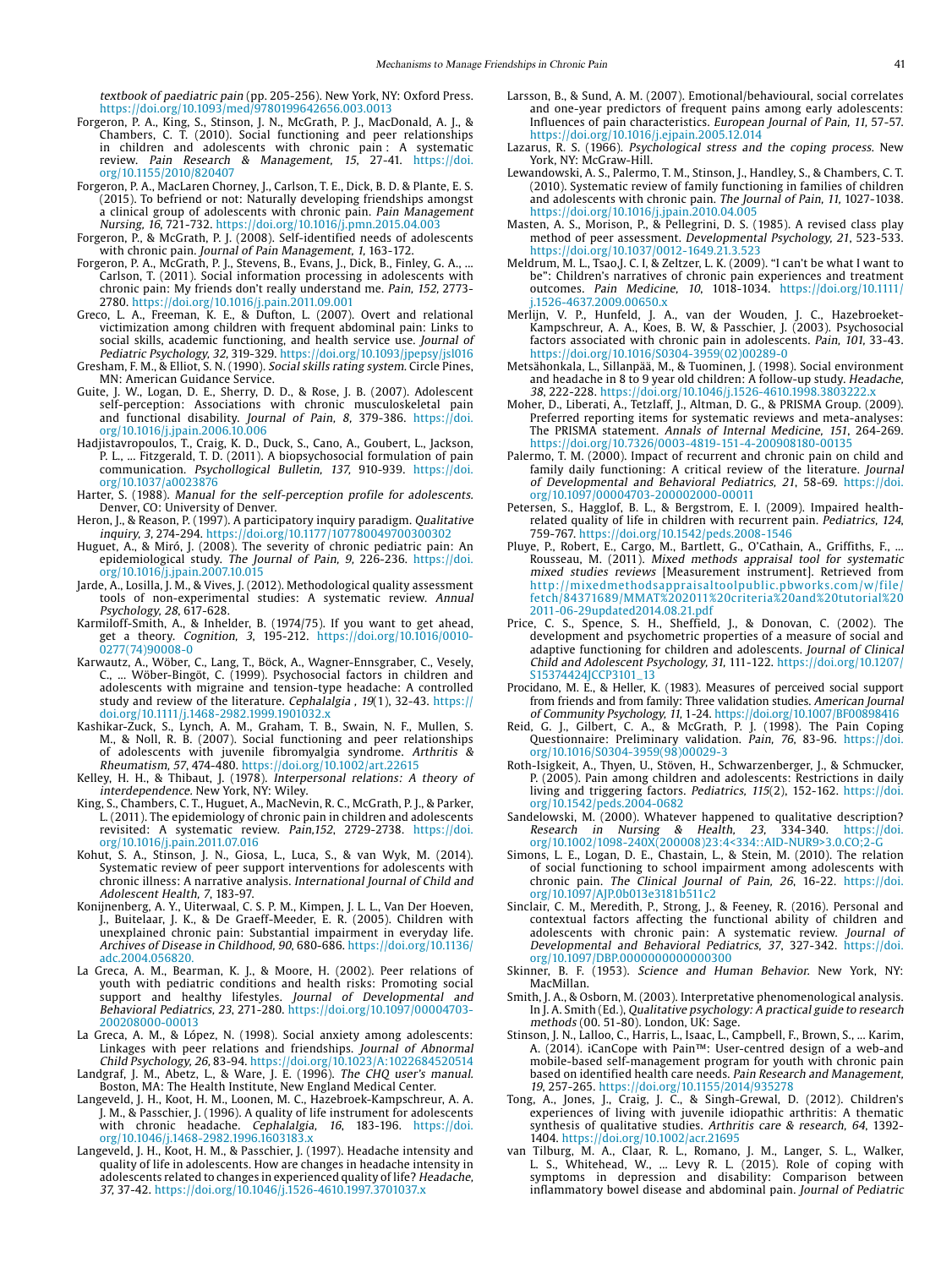Gastroenterology and Nutrition, 61, 431-436. [https://doi.org/10.1097/](https://doi.org/10.1097/MPG.0000000000000841) [MPG.0000000000000841](https://doi.org/10.1097/MPG.0000000000000841)

- Vannatta, K., Getzoff, E. A., Gilman, D. K., Noll, R. B., Gerhardt, G. A., Powers, S. W., & Hershey, A. D. (2008). Friendships and social interactions of school-aged children with migraine. Cephalalgia, 28, 734-743. [https://](https://doi.org/10.1111/j.1468-2982.2008.01583.x) [doi.org/10.1111/j.1468-2982.2008.01583.x](https://doi.org/10.1111/j.1468-2982.2008.01583.x)
- Vlaeyen, J. W., & Linton, S. J. (2000). Fear-avoidance and its consequences in chronic musculoskeletal pain: A state of the art. Pain, 85, 317-332. [https://doi.org/10.1016/S0304-3959\(99\)00242-0](https://doi.org/10.1016/S0304-3959(99)00242-0)
- Vorst, H. C. M. (1990). School questionnaire. User's guide. Nijmegen, The Netherlands: Berkhout.
- Walker, L. S., Smith, C. A., Garber, J., & van Slyke, D. A. (1997). Development and validation of the pain response inventory for children. Psychological Assessment, 9, 392-405.<https://doi.org/10.1037/1040-3590.9.4.392>
- Walker, L. S., & Zeman, J. L. (1992). Parental response to child illness behavior. Journal of Pediatric Psychology, 17, 49-71. [https://doi.](https://doi.org/10.1093/jpepsy/17.1.49) [org/10.1093/jpepsy/17.1.49](https://doi.org/10.1093/jpepsy/17.1.49)
- Walster, E., Walster, G. W., & Berscheid, E. (1978). Equity: Theory and research. Boston, MA: Allyn and Bacon.
- Yeung, E. W. H., Arewasikporn, A., & Zautra, A. J. (2012). Resilience and chronic pain. Journal of Social and Clinical Psychology, 31, 593-617. <https://doi.org/10.1521/jscp.2012.31.6.593>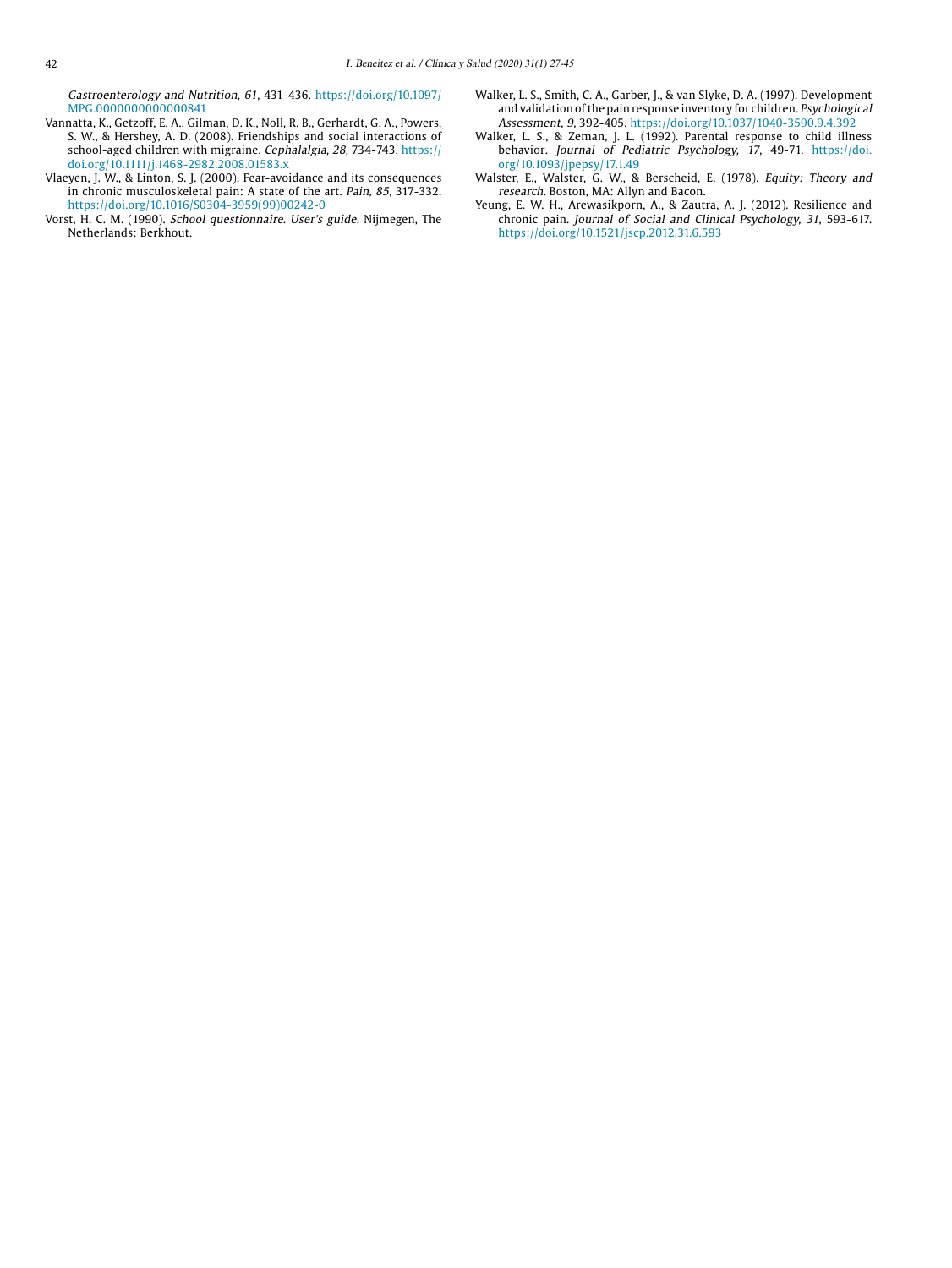## **Supplementary Table S1.** Search Strategy with PUBMED

| 01. <i>pain</i> [Title/Abstract]     | 09.02 or 03 or 05 or 06 or 07 or 08       | 17. Humans                  | 25, 15 and 24 |
|--------------------------------------|-------------------------------------------|-----------------------------|---------------|
| 02. child* [Title/Abstract]          | 10. peer*[Title/Abstract]                 | 18. English                 |               |
| 03. school age [Title/Abstract]      | 11. friend*[Title/Abstract]               | 19. Spanish                 |               |
| 04. <i>infant</i> *[Title/Abstract]  | 12. <i>interpersonal</i> [Title/Abstract] | 20, 18 or 19                |               |
| 05. adolescent*[Title/Abstract]      | 13. social*[Title/Abstract]               | 21. Child: 6-12 years       |               |
| 06. <i>juvenile</i> [Title/Abstract] | 14. 10 or 11 or 12 or 13                  | 22. Adolescent: 13-18 years |               |
| 07. teen*[Title/Abstract]            | 15, 01 and 09 and 14                      | 23, 21 or 22                |               |
| 08. young*[Title/Abstract]           | 16. Journal articles                      | 24, 16 and 17 and 20 and 23 |               |

## **Supplementary Table S2.** Search Strategy with PsycINFO

| 01. child* [Abstract]                     | 09.07 or 08                    | 17. teen*[Title]                              | 25, 23 or 24                        | 33. <i>interpersonal</i> [Title] | 41. Human            |
|-------------------------------------------|--------------------------------|-----------------------------------------------|-------------------------------------|----------------------------------|----------------------|
| 02. child* [Title]                        | 10. adolescent*<br>[Abstract]  | 18, 16 or 17                                  | 26. peer*[Abstract]                 | 34, 32 or 33                     | 42. School age       |
| 03.01 or 02                               | 11. adolescent*[Title]         | 19. young <sup>*</sup> [Abstract]             | 27. peer*[Title]                    | 35. social*[Abstract]            | 43. Adolescence      |
| 04. school age [Abstract]                 | 12, 10 or 11                   | 20. young <sup>*</sup> [Title]                | 28, 26 or 27                        | 36. social*[Title]               | 44, 42 or 43         |
| 05. school age [Title]                    | 13. <i>juvenile</i> [Abstract] | 21, 19 or 20                                  | 29. friend*[Abstract]               | 37, 35 or 36                     | 45, 40 and 41 and 44 |
| 06.04 or 05                               | 14. juvenile [Title]           | 22, 03 or 06 or 09 or 12 or 15<br>or 18 or 21 | 30. friend*[Title]                  | 38, 28 or 31 or 34 or 37         | 46, 39 and 41        |
| 07. <i>infant</i> <sup>*</sup> [Abstract] | 15, 13 or 14                   | 23. pain [Abstract]                           | 31, 29 or 30                        | 39, 22 and 25 and 38             |                      |
| 08. <i>infant</i> *[Title]                | 16. teen*[Abstract]            | 24. <i>pain</i> [Title]                       | 32. <i>interpersonal</i> [Abstract] | 40. Peer review journal          |                      |

## **Supplementary Table S3.** Search Strategy with Web of Science

| 01. pain [Title/Abstract]            | 09, 02 or 03 or 04 or 05 or 06 or<br>07 or 08 | 17. English   |
|--------------------------------------|-----------------------------------------------|---------------|
| 02. child*[Title/Abstract]           | 10. peer*[Title/Abstract]                     | 18. Spanish   |
| 03. school age [Title/Abstract]      | 11. friend*[Title/Abstract]                   | 19. 17 or 18  |
| 04. <i>infant</i> *[Title/Abstract]  | 12. <i>interpersonal</i> [Title/Abstract]     | 20, 16 and 19 |
| 05. adolescent*[Title/Abstract]      | 13. social*[Title/Abstract]                   | 21.15 and 2   |
| 06. <i>juvenile</i> [Title/Abstract] | 14. 10 or 11 or 12 or 13                      |               |
| 07. teen*[Title/Abstract]            | 15, 01 and 09 and 14                          |               |
| 08. young*[Title/Abstract]           | 16. Article                                   |               |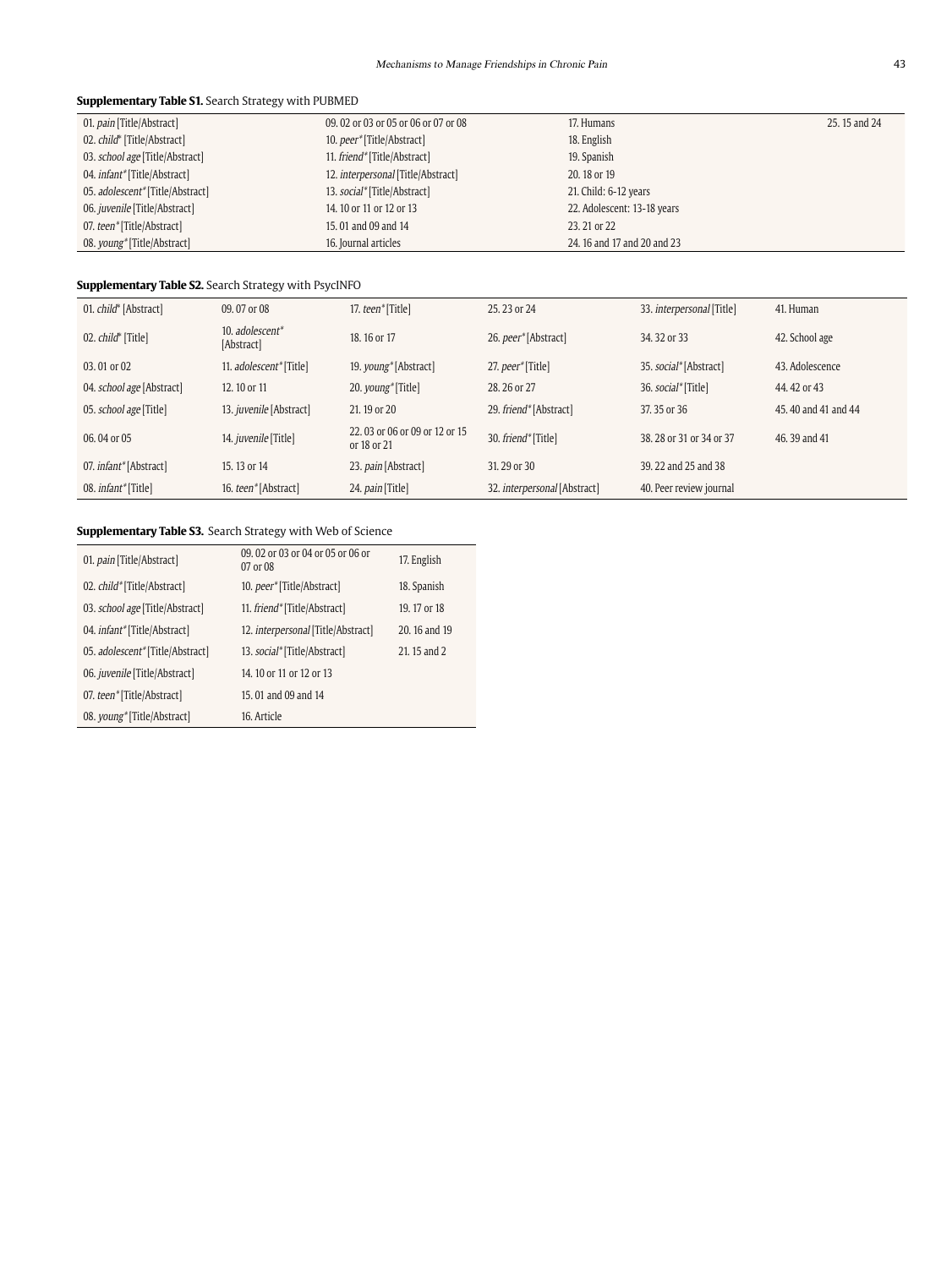## **Supplementary Table S4.** Assessment Tools for Quantitative Studies (continued)

|                                                                                                                                                                                   | al., 2002   | 2015 | Boarden-<br>Hoekstra et Caes et al., Castarlenas<br>et al., 2015 | Eccleston<br>et al.,<br>2008 |             |             |             | Forgeron Greco et Guite et Karwautz | Kashikar-   | et al., 2011 al., 2007 al., 2007 et al., 1999 Zuck et al., Konijnenberg |             |             | Langeveld Larsson et Metsähonkala Vannatta et van Tilburg<br>et al., 1997 al., 2007 et al., 1998 al., 2009 et al., 2015 |   |             |
|-----------------------------------------------------------------------------------------------------------------------------------------------------------------------------------|-------------|------|------------------------------------------------------------------|------------------------------|-------------|-------------|-------------|-------------------------------------|-------------|-------------------------------------------------------------------------|-------------|-------------|-------------------------------------------------------------------------------------------------------------------------|---|-------------|
| 1. Is the hypothesis/<br>aim/objective of<br>the study clearly<br>described?                                                                                                      | Y           | Y    | Y                                                                | Y                            | Y           | Y           | Y           | Y                                   | Y           | Y                                                                       | Y           | Y           | Y                                                                                                                       | Y | Y           |
| 2. Are the main<br>outcomes to be<br>measured clearly<br>described in the<br>Introduction or<br>Methods section?                                                                  | Y           | Y    | Y                                                                | Y                            | Y           | Y           | $\mathbf Y$ | Y                                   | Y           | Y                                                                       | Y           | Y           | Y                                                                                                                       | Y | Y           |
| 3. Are the<br>characteristics of the<br>patients included<br>in the study clearly<br>described?                                                                                   | Y           | Y    | Y                                                                | Y                            | Y           | Y           | Y           | Y                                   | Y           | Y                                                                       | Y           | Y           | Y                                                                                                                       | Y | Y           |
| 5. Are the distributions<br>of principal<br>confounders in each<br>group of subjects to<br>be compared clearly<br>described?                                                      |             |      |                                                                  | Y                            | Y           | Y           |             | Y                                   | Y           |                                                                         |             |             | Y                                                                                                                       | Y | Y           |
| 6. Are the main<br>findings of the study<br>clearly described?                                                                                                                    | Y           | Y    | Y                                                                | Y                            | Y           | Y           | Y           | Y                                   | Y           | Y                                                                       | Y           | Y           | Y                                                                                                                       | Y | Y           |
| 7. Does the study<br>provide estimates of<br>the random variability<br>in the data for the main<br>outcomes?                                                                      | Y           | Y    | Y                                                                | Y                            | Y           | Y           | Y           | Y                                   | Y           | Y                                                                       | Y           | Y           | Y                                                                                                                       | Y | Y           |
| 9. Have the<br>characteristics of<br>patients lost to follow-<br>up been described?                                                                                               |             |      |                                                                  |                              |             |             |             |                                     |             |                                                                         | Y           | Y           |                                                                                                                         |   |             |
| 10. Have actual<br>probability values been<br>reported (e.g. 0.035<br>rather than <0.05) for<br>the main outcomes<br>except where the<br>probability value is less<br>than 0.001? |             | Y    | Y                                                                | $\mathbf Y$                  | Y           | Y           | Y           | Y                                   | Y           | Y                                                                       | Y           | Y           | Y                                                                                                                       | Y | Y           |
| 11. Were the subjects<br>asked to participate<br>in the study<br>representative of the<br>entire population<br>from which they were<br>recruited?                                 | Y           | Y    | U                                                                | Y                            | Y           | Y           | Y           | U                                   | U           |                                                                         | U           | Y           |                                                                                                                         |   | Y           |
| 12. Were those<br>subjects who were<br>prepared to participate<br>representative of the<br>entire population<br>from which they were<br>recruited?                                | Y           | Y    | $\mathbf Y$                                                      | Y                            | Y           | $\mathbf N$ | Y           | $\mathsf{U}$                        | $\mathbf U$ | Y                                                                       | Y           | Y           | Y                                                                                                                       | Y | Y           |
| 16. If any of the<br>results of the study<br>were based on "data<br>dredging", was this<br>made clear?                                                                            | Y           | Y    | Y                                                                | Y                            | Y           | Y           | Y           | $\mathbf Y$                         | Y           | Y                                                                       | Y           | Y           | Y                                                                                                                       | Y | Y           |
| 18. Were the statistical<br>tests used to assess<br>the main outcomes<br>appropriate?                                                                                             | $\mathbf Y$ | Y    | $\mathbf Y$                                                      | $\mathbf Y$                  | $\mathbf Y$ | $\mathbf Y$ | $\mathbf Y$ | $\mathbf Y$                         | $\mathbf Y$ | Y                                                                       | $\mathbf Y$ | $\mathbf Y$ | Y                                                                                                                       | Y | $\mathbf Y$ |
| 20. Were the main<br>outcome measures<br>used accurate (valid<br>and reliable)?                                                                                                   | Y           | Y    | Y                                                                | Y                            | Y           | $\mathbf Y$ | $\mathbf Y$ | $\mathbf Y$                         | $\mathbf Y$ | Y                                                                       | Y           | Y           | Y                                                                                                                       | Y | Y           |